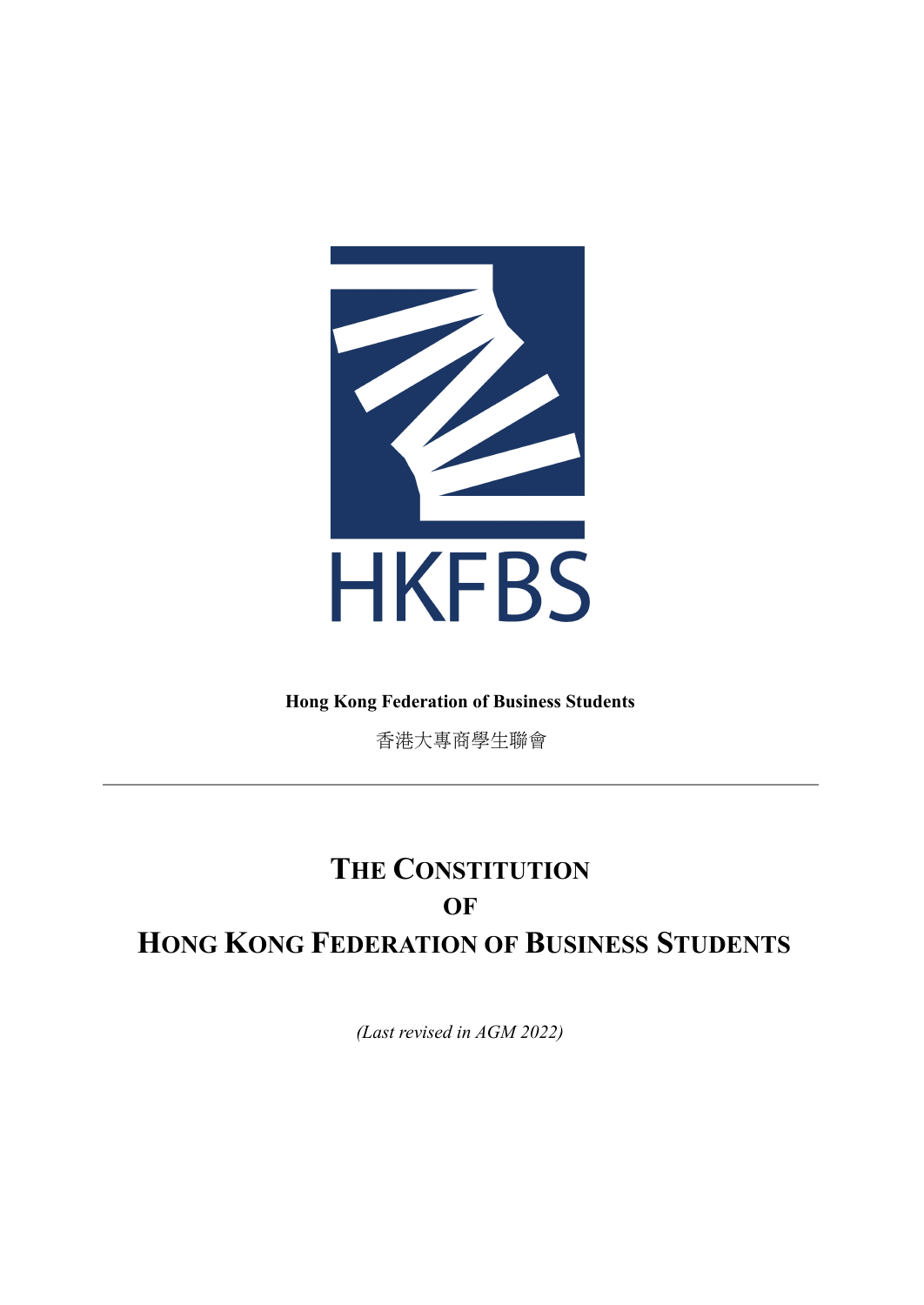# **CHAPTER ONE - GENERAL**

# **ARTICLE**

## **1.1 NAME**

The name of the Federation shall be 'Hong Kong Federation of Business Students' and abbreviated as HKFBS, hereinafter referred to as the 'Federation'.

The name in Chinese shall be ⾹港⼤專商學⽣聯會 which in short shall be ⼤專商聯.

## **1.2 REGISTERED ADDRESS**

The registered address of the Federation shall be:

7/F, Meng Wah Complex The University of Hong Kong c/o School of Business Pokfulam Road, Hong Kong

## **1.3 OBJECTIVES**

The objectives of the Federation shall be:

- 1.3.1 To represent the students of the Member Societies in local and foreign affairs.
- 1.3.2 To promote and safeguard the interest and welfare of all members of the Federation.
- 1.3.3 To foster friendship, co-ordination and mutual understanding among the members of the Federation.
- 1.3.4 To organise, coordinate and support further academic, social and sports activities among members.
- 1.3.5 To encourage the development of Business Studies in Hong Kong.
- 1.3.6 To establish cordial communication and relationship with other kindred organisations, business organisations and the community.

## **1.4 STRUCTURE**

The structure of the Federation shall consist of:

- 1.4.1 The Council (as mentioned in CHAPTER FOUR)
- 1.4.2 The Executive Committee (as mentioned in CHAPTER FIVE)
- 1.4.3 The Member Societies (as mentioned in CHAPTER TWO)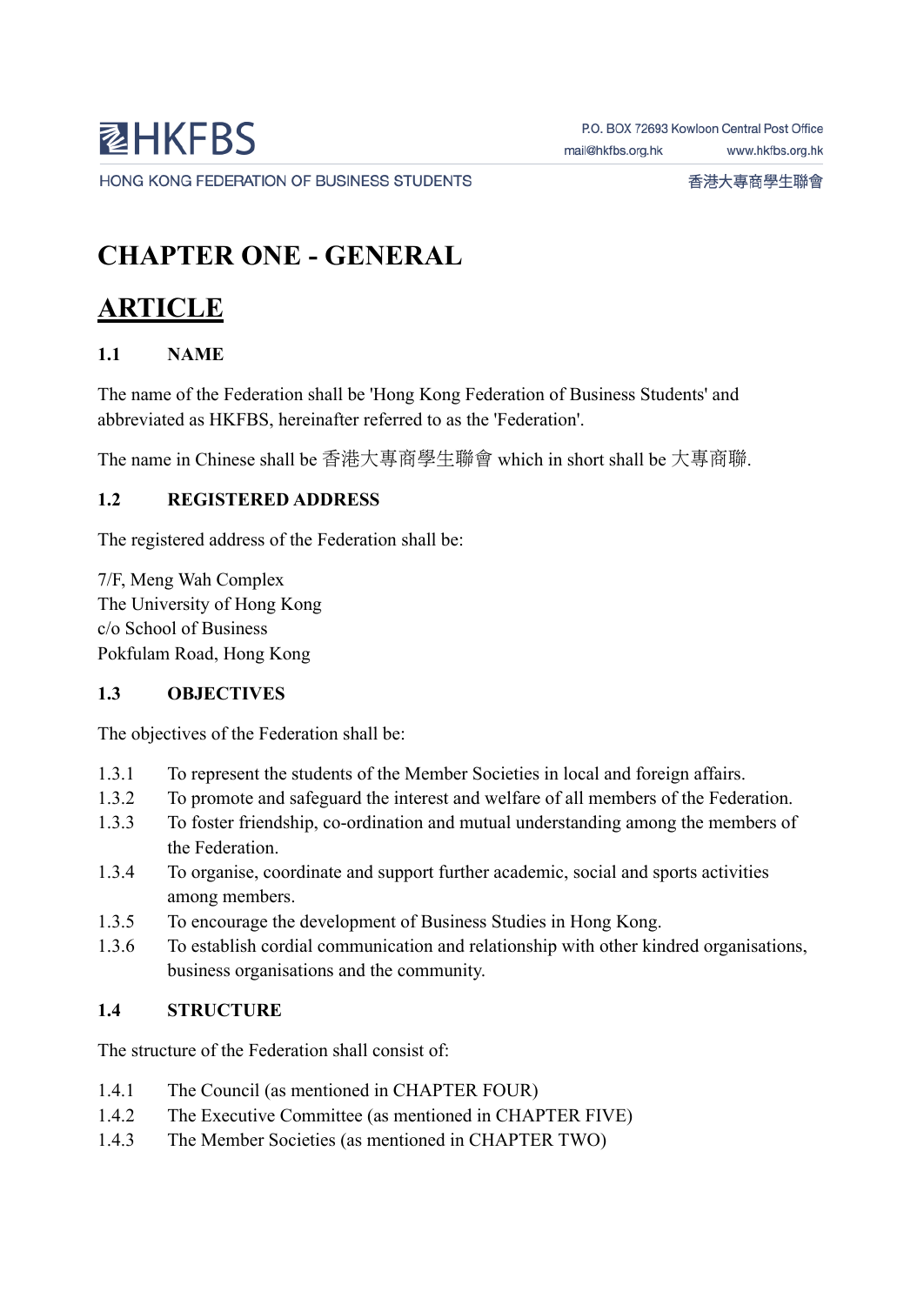香港大專商學生聯會

#### **1.5 SESSION**

The session of the Federation shall start on the day after the Annual General Meeting and terminate on the date of next Annual General Meeting.

### **1.6 OFFICIAL LANGUAGES**

Chinese and English shall be the official languages of the Federation, enjoying equal status. Either or both languages may be used in official meetings and official documents. Chinese, in its oral form, shall be Cantonese and Putonghua.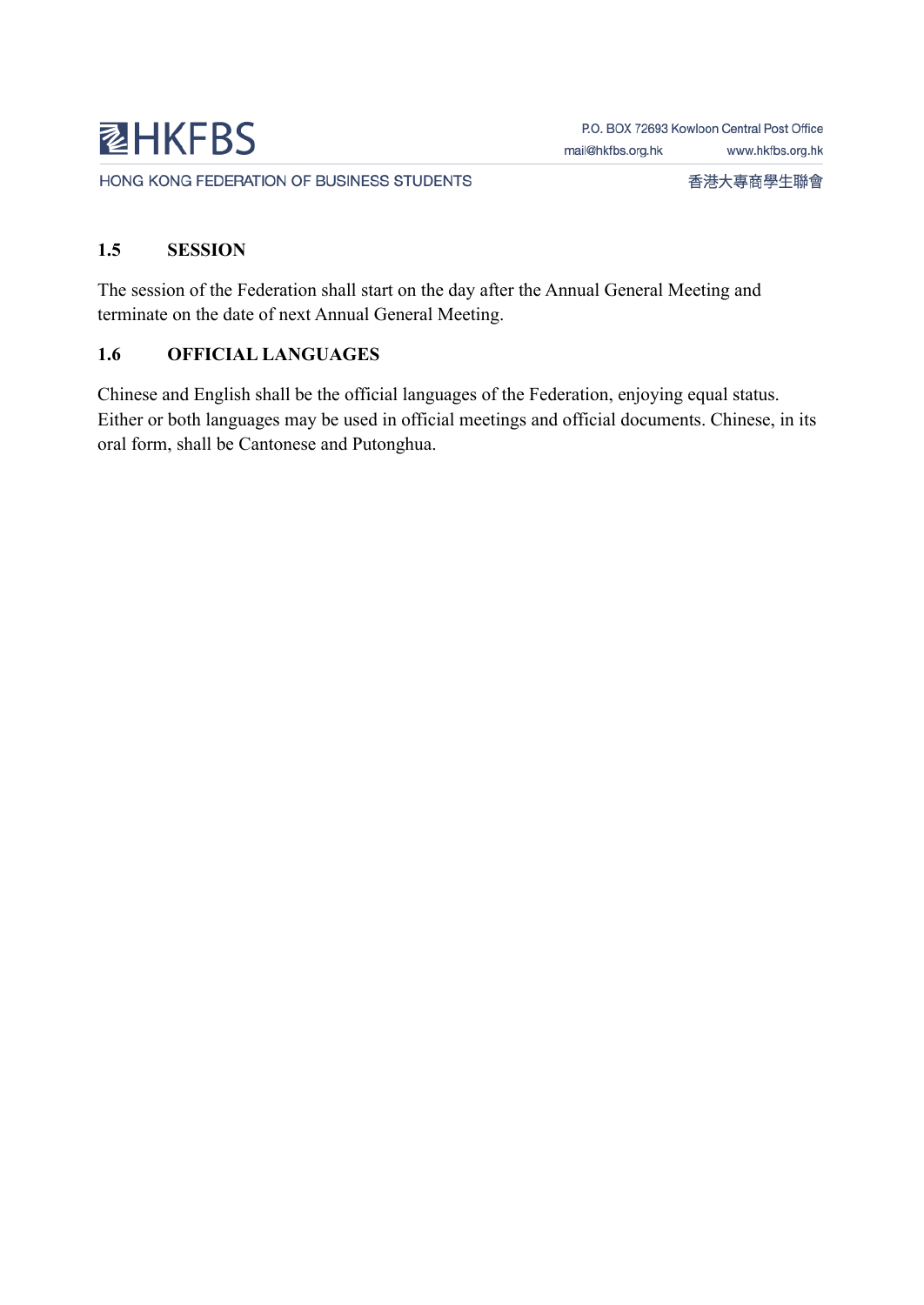# **CHAPTER TWO - MEMBERSHIP**

# **ARTICLE**

# **2.1 ORDINARY MEMBERSHIP**

The addressed status of ordinary membership would hereinafter be referred to as 'member' for the Constitution.

- 2.1.1 MEMBER SOCIETIES
- 2.1.1.1 The Member Societies shall be any Business Students' organisation of any Tertiary Institute.
- 2.1.1.2 The Member Societies shall be the student organisations formed and administered by their own members.
- 2.1.1.3 All Member Societies shall:
- 2.1.1.3.1 Assist the Federation to cultivate a sense of belonging and a spirit of unity amongst members.
- 2.1.1.3.2 Submit a list of office bearers, year plan upon the request of the Council.
- 2.1.2 QUALIFICATION
- 2.1.2.1 Every member of the Member Societies shall automatically be a member of the Federation except for the requirements mentioned in 2.1.2.2.
- 2.1.2.2 The new members of Member Societies due to legitimate restructure of Member Societies should be assessed by the Federation.

# 2.1.3 PRIVILEGES

Every member of the Federation shall be entitled to:

- 2.1.3.1 Stand for election with the exception of the provision in CHAPTER SIX.
- 2.1.3.2 Nominate or second a candidate for election in the Federation's Annual Election.
- 2.1.3.3 Participate in the functions of the Federation.
- 2.1.3.4 Enjoy the facilities provided by the Federation.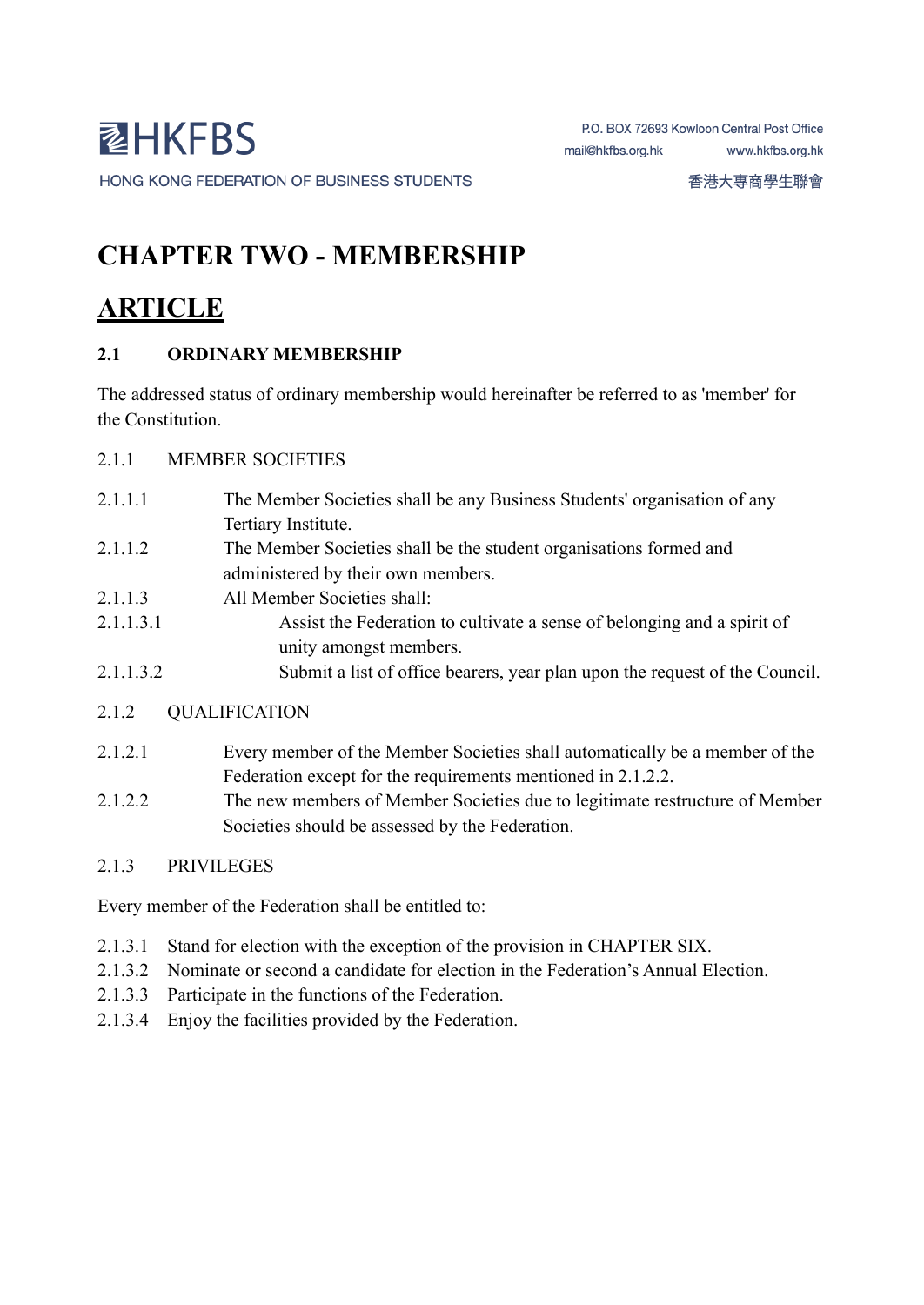#### 2.1.4 OBLIGATIONS

Every member of the Federation shall:

- 2.1.4.1 Be abided by the Constitution of the Federation.
- 2.1.4.2 Be abided by the resolutions of the Council.
- 2.1.4.3 Not act in any manner detrimental to the interest and welfare of the Federation.
- 2.1.4.4 Subscribe to the Federation.
- 2.1.4.5 Assist the Federation.

#### **2.2 HONORARY MEMBERSHIP**

#### 2.2.1 HONORARY PATRONS

The Executive Committee shall have the right to invite any benefactors or well-wishers of the Federation to be the Honorary Patrons of the Federation.

#### 2.2.2 HONORARY PRESIDENT

The Executive Committee shall have the power to invite any person, who should be received by the Council, to be the Honorary President of the Federation.

#### 2.2.3 HONORARY ADVISORS

The Executive Committee shall have the power to invite any persons to be the Honorary Advisors of the Federation.

#### 2.2.4 HONORARY AUDITOR

The Executive Committee shall have the power to invite any auditors or certified accountants in Hong Kong to be the Honorary Auditor of the Federation

#### 2.2.5 HONORARY LEGAL ADVISORS

The Executive Committee shall have the power to invite any barristers or solicitors in Hong Kong to be the Honorary Legal Advisors of the Federation.

#### 2.2.6 HONORARY FELLOWS

Honorary membership shall be conferred by the Council on any person who has rendered distinctive contribution to the Federation. Such entitlement shall be for life.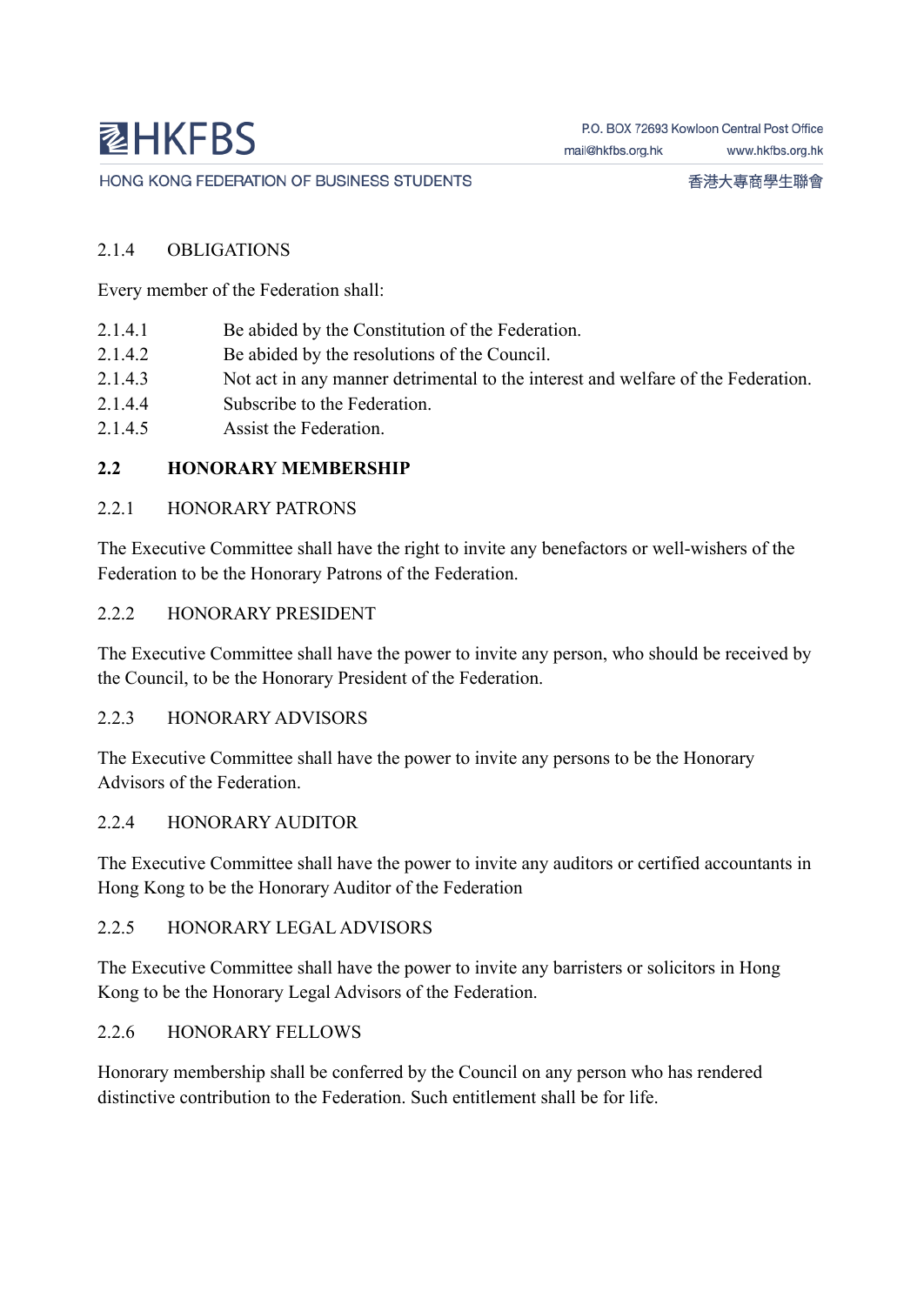香港大專商學生聯會

# **CHAPTER THREE - GENERAL MEETING**

# **ARTICLE**

GENERAL: The resolution of the General Meetings shall be the highest authority in all matters affecting the Federation as a whole.

# **3.1 SPEAKING RIGHT**

All members of the Member Societies shall have the speaking right.

# **3.2 VOTING RIGHT**

The following person can obtain the voting right:

- 3.2.1 All the Executive Committee Members.
- 3.2.2 All Councillors.
- 3.2.3 Five members from the Executive Committee of each Member Society.

# **3.3 QUORUM**

Official Quorum should be reached by the following method:

2/3 (Number of people who have the voting right)

If a quorum is not formed after an hour of the time schedule for the commencement of the Meeting, the Meeting shall be adjourned to any day within the following two weeks and if at the Meeting quorum is still not formed, all business of the meeting shall be resolved by the Council.

# **3.4 APPOINTMENT OF CHAIRMAN**

- 3.4.1 The Council Chairman of current session would be appointed as the Chairman of the Annual General Meeting / Extraordinary General Meeting.
- 3.4.2 In case of removal of the Chairman from office or of his absence due to death, resignation, the President of the Federation shall convene and preside a meeting to elect a Chairman among the Councillors.

# **3.5 APPOINTMENT OF SECRETARY**

- 3.5.1 The Honorary Council Secretary of current session would be appointed as the Secretary of the Annual General Meeting / Extraordinary General Meeting.
- 3.5.2 In case of removal of the Honorary Council Secretary from office, or of his absence due to death, resignation, the Chairman of the meeting shall elect an Honorary Secretary among the Councillors.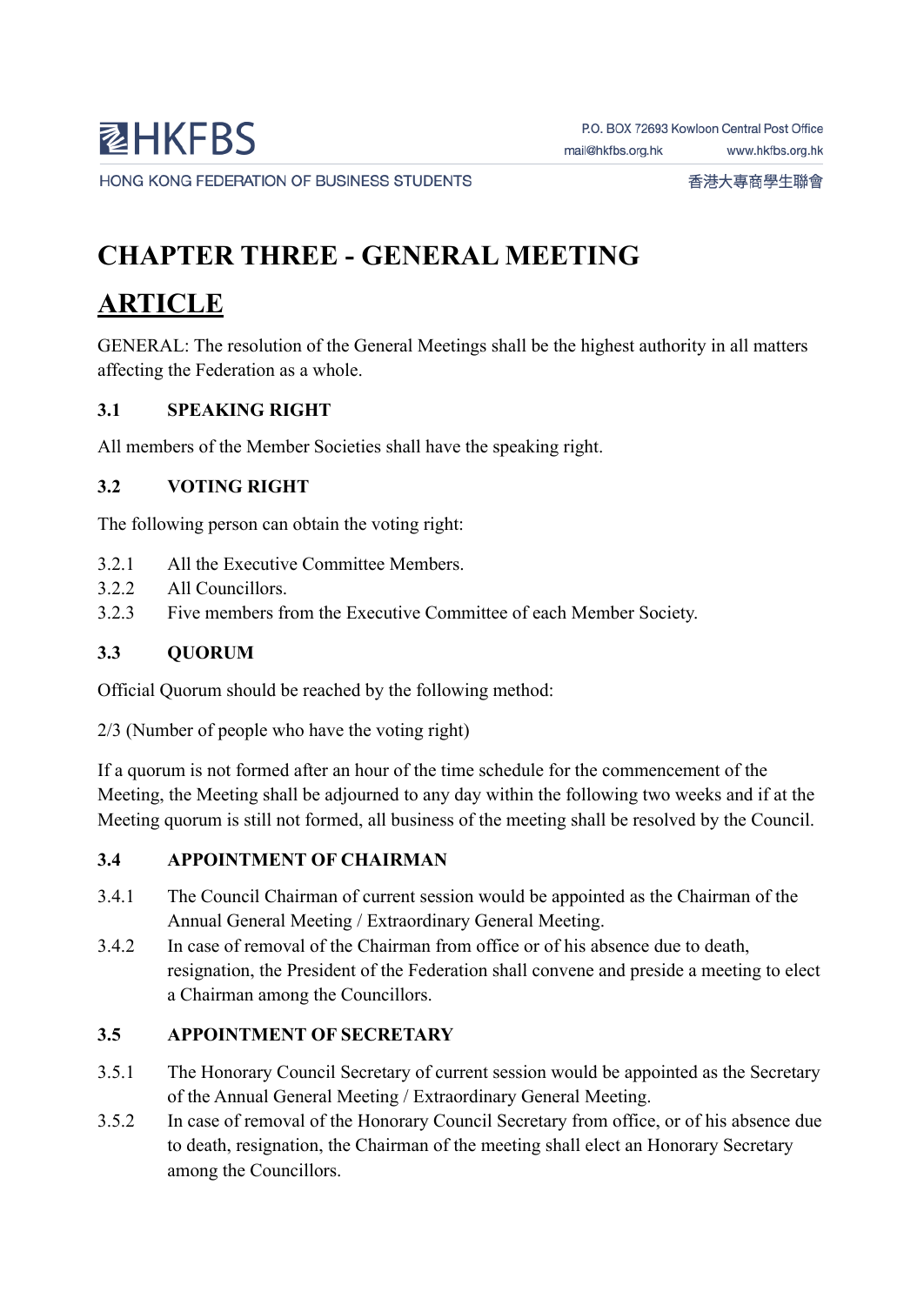HONG KONG FEDERATION OF BUSINESS STUDENTS

#### **3.6 APPOINTMENT OF ADJUDICATOR(S)**

Honorary Fellows shall be invited as the adjudicators of the Annual General Meeting / Extraordinary General Meeting.

#### **3.7 PROXY**

- 3.7.1 One to one proxy is allowed at the Annual General Meeting / Extraordinary General Meeting.
- 3.7.2 Proxy can only be transferred to members of the same Member Society.
- 3.7.3 Proxy form should be obtained from the Honorary Council Secretary one week before the Meeting.
- 3.7.4 Proxy form should be returned to Honorary Council Secretary before the Meeting is convened.

#### **3.8 ANNUAL GENERAL MEETING**

#### 3.8.1 AUTHORITY

Annual General Meeting shall be the legislative and judiciary body of the Federation and shall have the power:

- 3.8.1.1 To amend the Constitution.
- 3.8.1.2 To elect the Executive Committee.
- 3.8.1.3 To receive and adopt the last Annual General Meeting's Minutes.
- 3.8.1.4 To receive and adopt the Annual report and Financial report presented by the Executive Committee of the previous session.
- 3.8.1.5 To accept and suspend Member Society.
- 3.8.1.6 To dissolve the Federation.
- 3.8.1.7 To interpret the Constitution.

#### 3.8.2 NOTICE AND AGENDA OF THE ANNUAL GENERAL MEETING

Date of the Annual General Meeting which must be convened within the first quarter of the year should be fixed at the last Council Meeting of the previous session. Notice and Agenda of the Meeting shall be delivered to all Member Societies at least 3 weeks before the meeting.

#### 3.8.3 MINUTES

The Minutes of the previous Annual General Meeting shall be delivered to all Member Societies at least 3 weeks before the Meeting. The Minutes shall be received and adopted at the Annual General Meeting.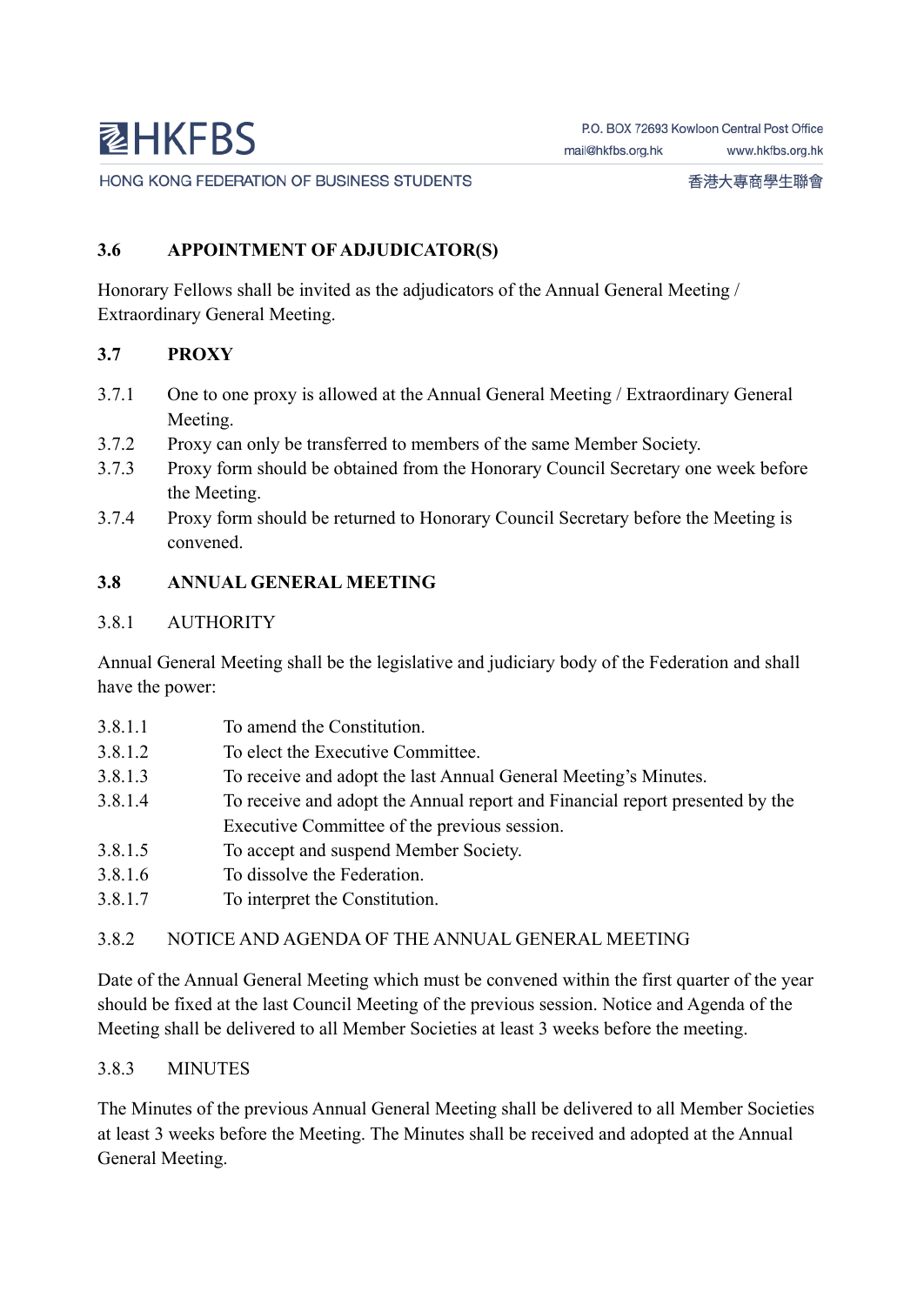### **3.9 EXTRAORDINARY GENERAL MEETING**

#### 3.9.1 AUTHORITY

- 3.9.1.1 To dismiss the Council Chairman.
- 3.9.1.2 To dismiss any Executive Committee of the Federation.
- 3.9.1.3 To amend the Constitution.
- 3.9.1.4 To interpret the Constitution.
- 3.9.1.5 To by-elect any Executive Committee of the Federation.
- 3.9.1.6 To accept and suspend Member Society.
- 3.9.1.7 To dissolve the Federation.

#### 3.9.2 THE REQUISITION OF EXTRAORDINARY GENERAL MEETING

Extraordinary General Meeting shall be convened and presided by the Council Chairman upon the requisition of:

- 3.9.2.1 At least two-third of the Member Societies submitted to the Honorary Council Secretary in writing.
- 3.9.2.2 The requisition for Extraordinary General Meeting shall specify the objects or agenda of the proposed meeting. No other business shall be discussed thereat.
- 3.9.3 NOTICE AND AGENDA OF THE EXTRAORDINARY GENERAL MEETING

Notice and agenda of the Extraordinary General Meeting would be delivered to all Member Societies at least 2 weeks before the Meeting.

#### 3.9.4 MINUTES OF THE EXTRAORDINARY GENERAL MEETING

The minutes shall be received and adopted at the next Annual General Meeting.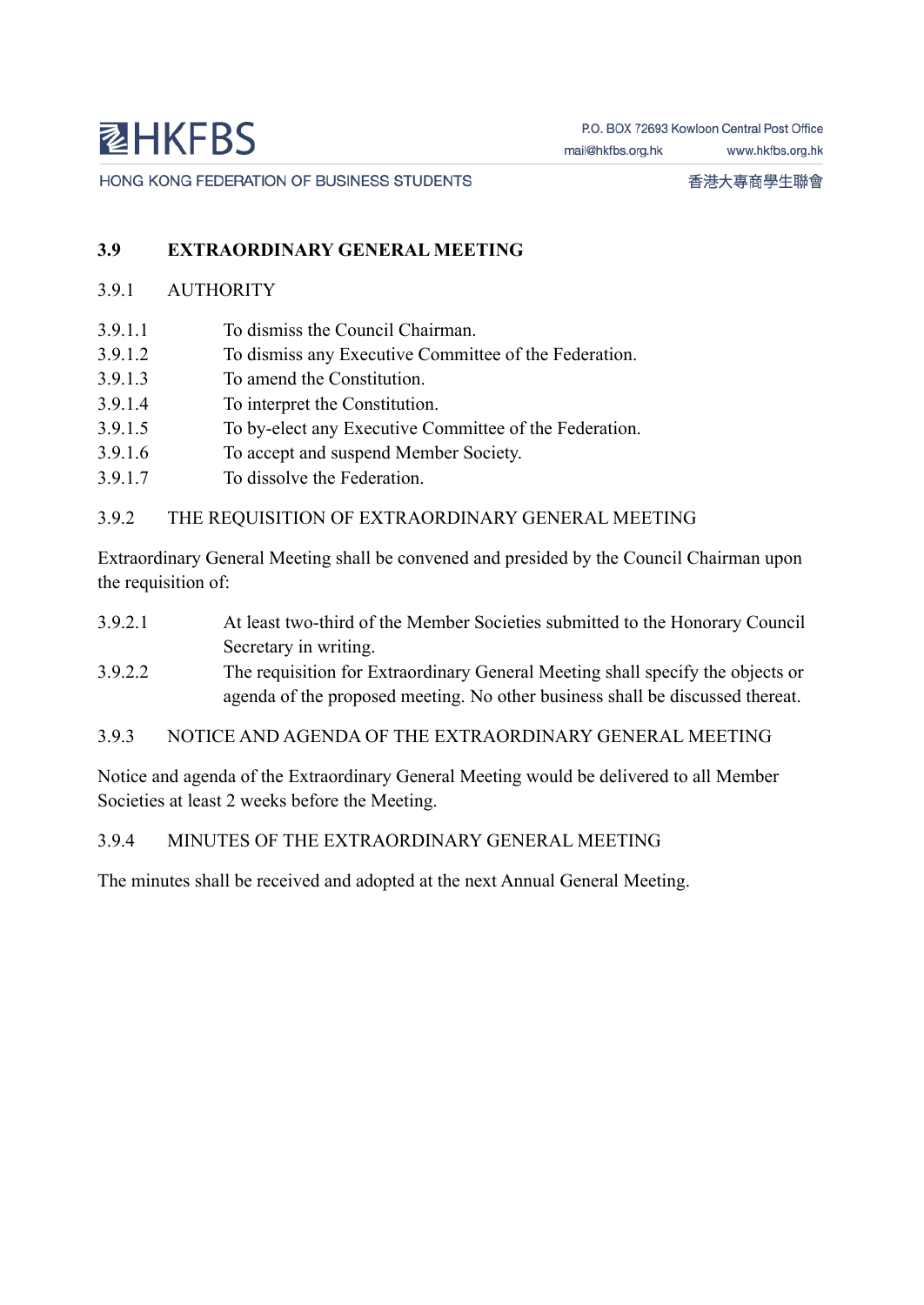# **CHAPTER FOUR - COUNCIL**

# **ARTICLE**

## **4.1 AUTHORITY**

The resolutions of the Council shall be the authority second to the Annual General Meeting / Extraordinary General Meeting. It shall be the supervisory body of the Federation and shall have the power:

- 4.1.1 To formulate policies of the Federation in consistence with the Constitution for the general interests of the members as a whole.
- 4.1.2 To supervise and advise the Executive Committee.
- 4.1.3 To give counsel to the Member Societies of the Federation.
- 4.1.4 To elect the Council Chairman and appoint the Honorary Council Secretary in the first Council Meeting of the session.
- 4.1.5 To approve the year plan proposed by the Executive Committee at the first Council Meeting of the session.
- 4.1.6 To consider all the matters arising from the resignation of a Councillor or an Ad Hoc Committee member.
- 4.1.7 To approve the resignation of an Executive Committee Member of the Federation.
- 4.1.8 To elect Ad Hoc Committees as may be deemed necessary.
- 4.1.9 To adjudicate or act upon any protest and grievances, or alleged infringement of the Constitution.

## **4.2 COUNCIL MEMBERS (COUNCILLORS)**

- 4.2.1 The members of the Council shall be composed of:
- 4.2.1.1 Ex-Officio members:
- 4.2.1.1.1 Council Chairman of the previous session would stay as a Councillor for the first half year of next session.
- 4.2.1.1.2 Council Chairman of the session.
- 4.2.1.1.3 Honorary Council Secretary of the session.
- 4.2.1.1.4 Executive Committee representatives, including President, Internal Vice President and External Vice President.
- 4.2.1.2 Representative members of each Member Society (as refer to 4.14).
- 4.2.2 A representative member, before he/she is entitled to any rights at the Council Meeting, shall fulfil the registration with the Honorary Council Secretary. A Councillorship change of representative members shall be effective upon approval of the Council.
- 4.2.3 A member of the Council, other than Ex-officio members, shall not at the same time be a member of the Executive Committee.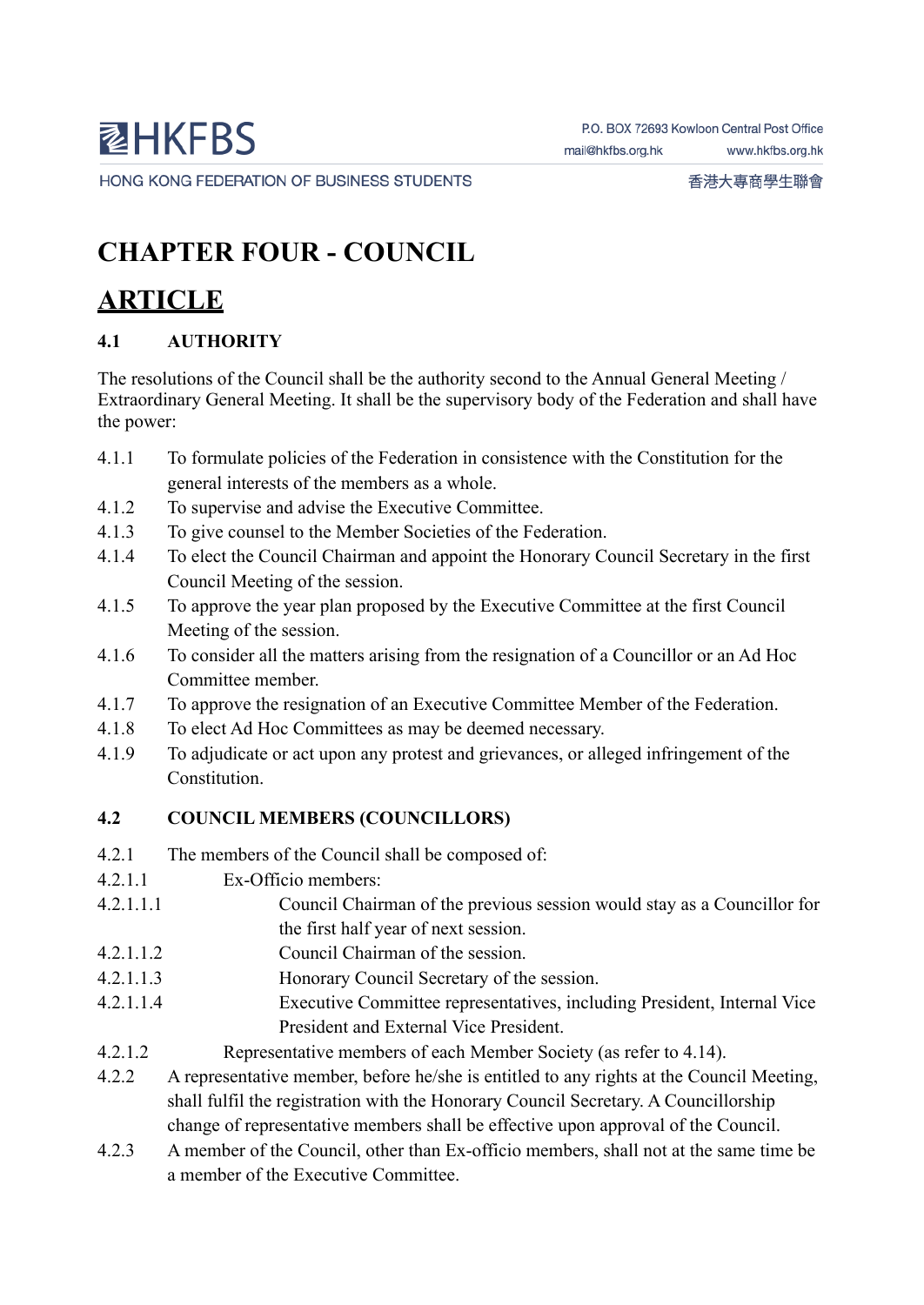#### **4.3 SESSION FOR COUNCIL MEMBERS**

- 4.3.1 The session of Council Chairman, Honorary Council Secretary and Ex-officio members shall coincide with the session of the Federation.
- 4.3.2 The session of representative members shall coincide with the sessions of their corresponding societies.

#### **4.4 SPEAKING AND VOTING RIGHTS**

- 4.4.1 All Councillors shall have full speaking and voting rights at the Council Meeting. In case that the Honorary Council Secretary is a current Council member, he shall retain his voting right.
- 4.4.2 A Councillor shall have only one vote at the Council Meeting.

#### **4.5 NOTICE OF MEETING**

Notice of Meeting and agenda shall be delivered to all Councillors at least seven days before the meeting.

#### **4.6 QUORUM**

One half of the Council Members shall form a quorum at the Council Meeting. Quorum means the numbers of person physically present at the time of voting.

#### **4.7 MINUTES**

The Minutes of the Council Meeting shall be delivered to all Councillors at least one week before the next Meeting. The minutes shall be received and adopted at the following ordinary Council Meeting.

### **4.8 CASUAL VACANCY OF COUNCIL CHAIRMAN AND HONORARY COUNCIL SECRETARY**

- 4.8.1 In case of removal of the Chairman from office or of his absence due to death, resignation, the President of the Federation shall convene and preside a Council Meeting to elect a Council Chairman among the Councillors.
- 4.8.2 In case of removal of the Honorary Council Secretary from office, or of his absence due to death, resignation, the General Secretary shall be the Honorary Council Secretary until a new Honorary Council Secretary is appointed by the Council at or before the immediate following Council Meeting.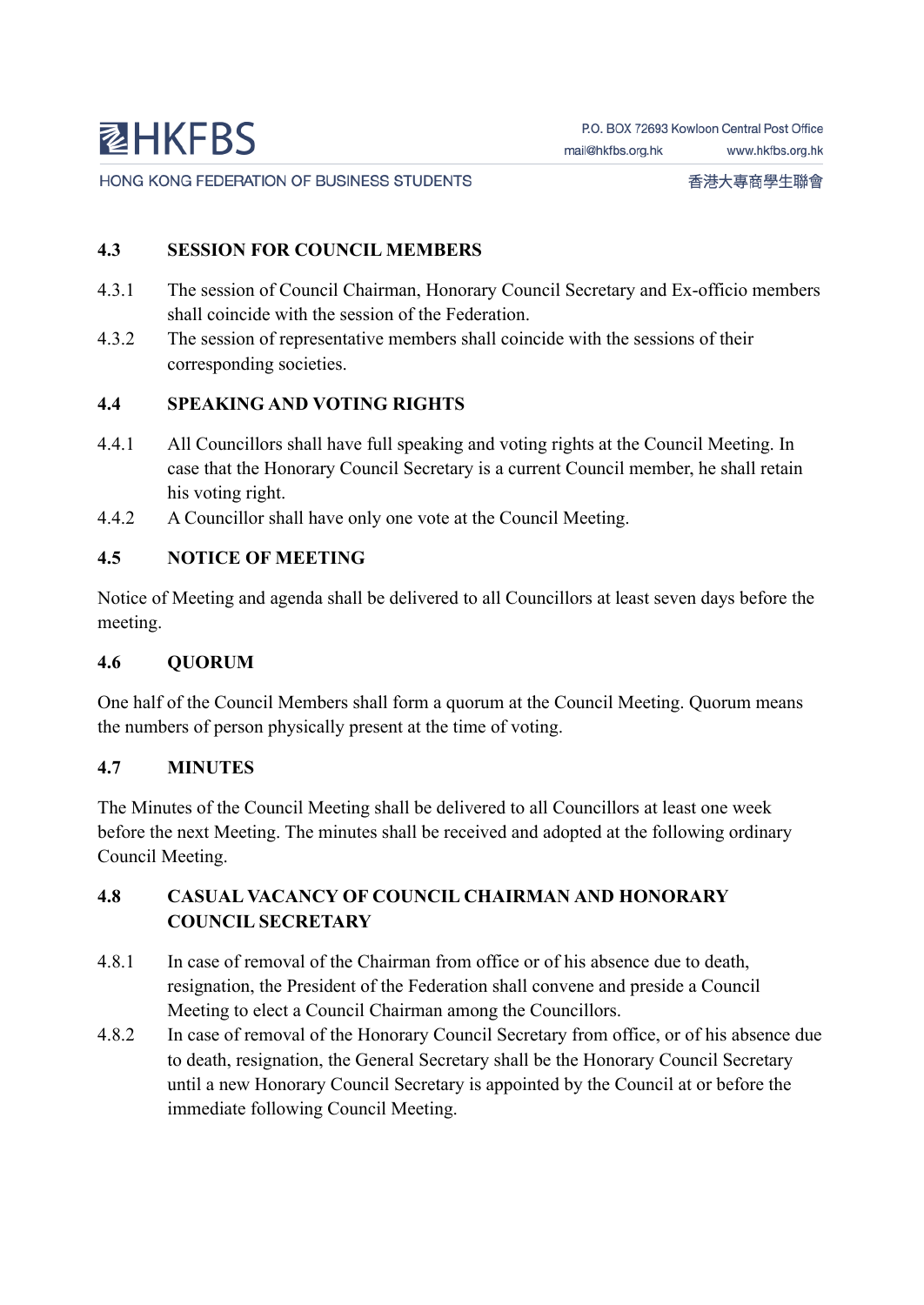HONG KONG FEDERATION OF BUSINESS STUDENTS

#### **4.9 PROXY**

- 4.9.1 One to one proxy is allowed at the Annual General Meeting / Extraordinary General Meeting.
- 4.9.2 Proxy can only be transferred to members of the same Member Society.
- 4.9.3 Proxy form should be obtained from the Honorary Council Secretary one week before the Meeting.
- 4.9.4 Proxy form should be returned to Honorary Council Secretary before the Meeting is convened.

#### **4.10 ORDINARY COUNCIL MEETING**

- 4.10.1 All Council meetings shall be convened and presided by the Council Chairman. In absence of the Council Chairman, the President of the Federation shall preside the meeting. In absence of the above two persons, any councillor elected by the Meeting shall act as the Chairman of the Meeting.
- 4.10.2 In absence of the Honorary Council Secretary, any councillor elected by the Meeting shall act as the Honorary Council Secretary of the Meeting.
- 4.10.3 The Council shall assemble at least once every three months in the calendar year.

### **4.11 EXTRA-ORDINARY COUNCIL MEETING**

- 4.11.1 Extraordinary Council Meeting shall be convened and presided by the Council Chairman upon the requisition of:
- 4.11.1.1 The Council Chairman, or
- 4.11.1.2 The President, or
- 4.11.1.3 The Executive Committee, or
- 4.11.1.4 At least one-third of the Councillors submitted to the Honorary Council Secretary in writing.
- 4.11.2 The requisition for Extraordinary Council Meeting shall specify the objects or agenda of the proposed Meeting. No other business shall be discussed thereat.
- 4.11.3 Such a Meeting shall be held within fifteen days after receipt the objects or agenda of the proposed Meeting.
- 4.11.4 In absence of the Council Chairman, the President of the Federation shall preside the Meeting. In absence of the above two persons, any councillor elected by the meeting shall preside the Meeting.
- 4.11.5 In absence of the Honorary Council Secretary, any councillor elected by the Meeting shall act as Honorary Council Secretary of the Meeting.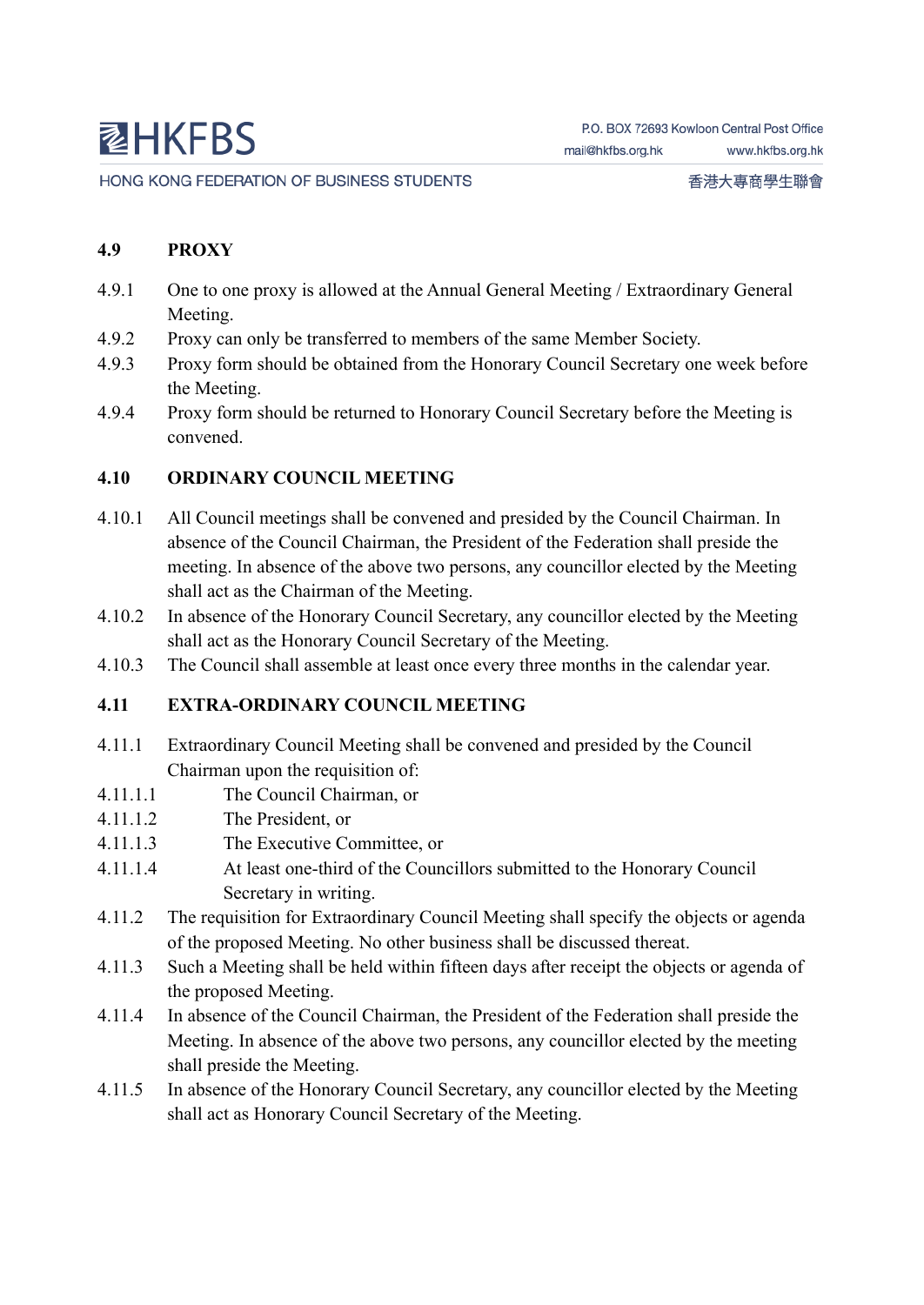HONG KONG FEDERATION OF BUSINESS STUDENTS

#### **4.12 ELECTION OF COUNCIL CHAIRMAN**

- 4.12.1 The Council Chairman shall be elected in the first Council Meeting of the session.
- 4.12.2 The Council Chairman shall be elected in the form of individual candidates.
- 4.12.3 A written consent shall be submitted to the Council seven days before the first Council Meeting.
- 4.12.4 Eligibility of Candidates:
- 4.12.4.1 Every Candidate shall be a member of the Council or a member of the out-going Executive Committee of the Federation.
- 4.12.4.2 No candidate shall be a final year student in his course of study.
- 4.12.5 Voting shall be by straight ballots.
- 4.12.6 The counting of ballots shall be held immediately after the voting.
- 4.12.7 The candidate receiving the highest valid votes is successful.
- 4.12.8 In case of one candidate, a vote of confidence shall take place by simple majority.

#### **4.13 FIRST COUNCIL MEETING**

The First Council Meeting shall be convened not more than three weeks after the Annual General Meeting.

- 4.13.1 The council Chairman of the previous session shall convene and preside the Meeting. In his absence, any member of the Council can be nominated to be the Chairman of the Meeting.
- 4.13.2 The Honorary Council Secretary of the previous session shall be the Secretary of the Meeting. In his absence, any meeting of the Council, other than the Chairman of the meeting can be nominated to be the Secretary of the Meeting.

#### **4.14 ELECTION OF REPRESENTATIVE MEMBERS OF THE COUNCIL**

- 4.14.1 Saved as provided in this article, the provisions in CHAPTER SIX shall apply, in so far as they are applicable to the election of Executive Committee Members. The provisions applicable to a cabinet in ARTICLE CHAPTER SIX shall apply for every candidate under this ARTICLE.
- 4.14.2 Number of representative members elected to the Council from each Member Society shall be according to the numbers of her members.
- 4.14.3 There will be one seat for every 250 members from each Member Society. Number below each 250 shall be regarded as 250.
- 4.14.4 The maximum number of representative members from each Member Society shall be three.
- 4.14.5 Every candidate must:
- 4.14.5.1 Be a member of the Member Society which he stands for election.
- 4.14.5.2 Not be a final year student in his course of study.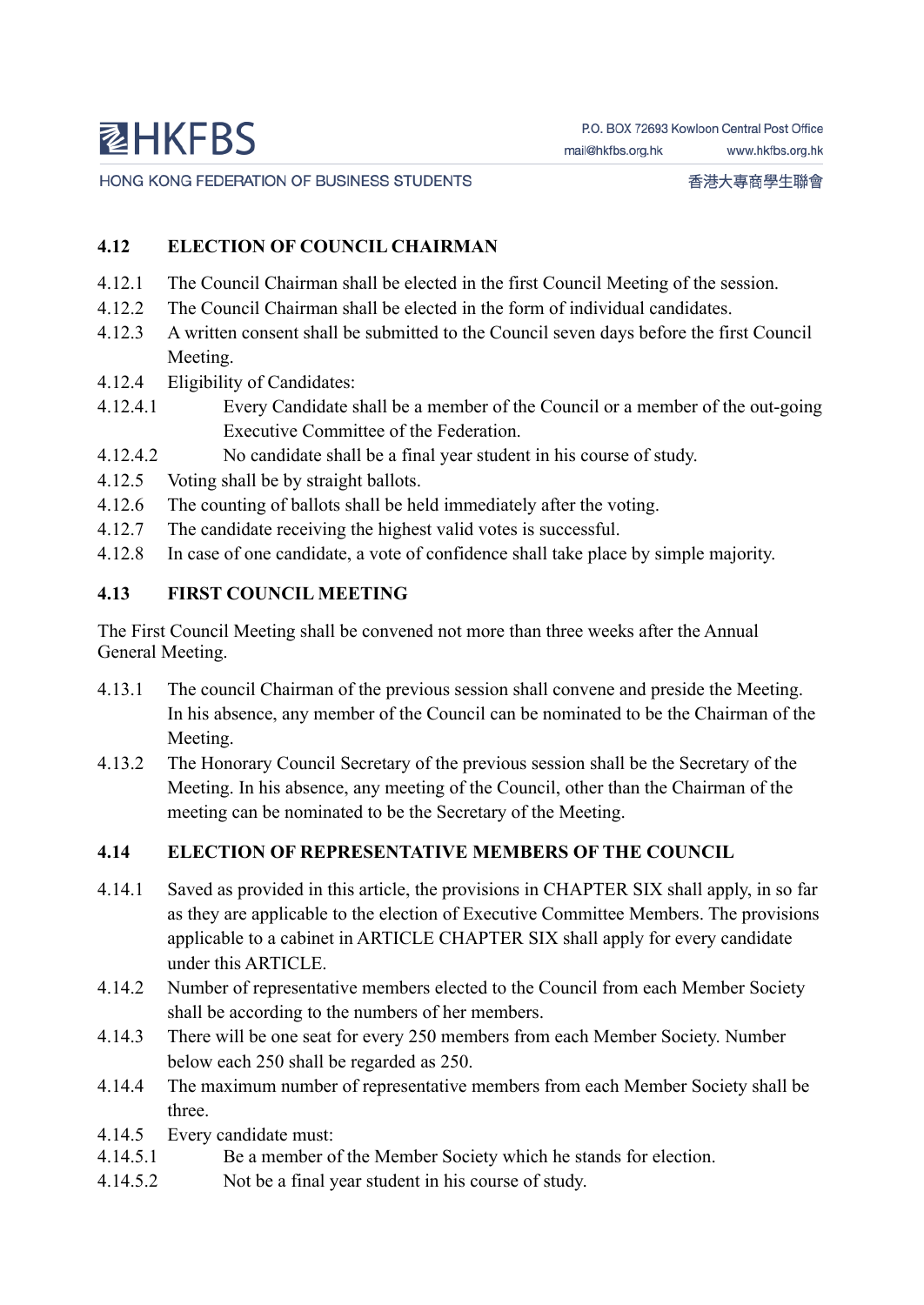香港大專商學生聯會

# **CHAPTER FIVE - EXECUTIVE COMMITTEE**

# **ARTICLE**

# **5.1 AUTHORITY**

The Executive Committee shall be the executive body of the Federation, unless otherwise ruled by the Council, and shall have the power to:

- 5.1.1 Represent the Federation in all matters concerning the Federation and report to the Council for such acts if policies of such have not been laid down by the Council.
- 5.1.2 Carry out functions as to implement the objects of the Constitution and the policies laid down by the Council for the general interests of the members of the Federation.
- 5.1.3 Appoint or approve members of any Executive Sub-committee as may be formed by an Executive Committee Member under the authority of the Executive Committee.
- 5.1.4 Implement the functions of the Council Meeting during the time in between Council meetings, and proper for carry into execution the authorities vested by the Constitution.

## **5.2 RESPONSIBILITY**

- 5.2.1 The Executive Committee shall be responsible to the Council for all the undertakings of the Executive Sub-Committees.
- 5.2.2 The Executive Committee shall only issue statements on any issue in the name of "Executive Committee of Hong Kong Federation of Business Students".

# **5.3 EXECUTIVE COMMITTEE MEMBERS**

The Executive Committee Members shall be composed of:

- 5.3.1 The President
- 5.3.2 The Internal Vice-President
- 5.3.3 The External Vice-President
- 5.3.4 The Internal Secretary
- 5.3.5 The External Secretary
- 5.3.6 The Financial Officer
- 5.3.7 The Academic Officer
- 5.3.8 The Social Officer
- 5.3.9 The Promotion Officer
- 5.3.10 The Marketing Officer
- 5.3.11 The Public Relations Officer
- 5.3.12 The External Affairs Officer
- 5.3.13 The Past Representative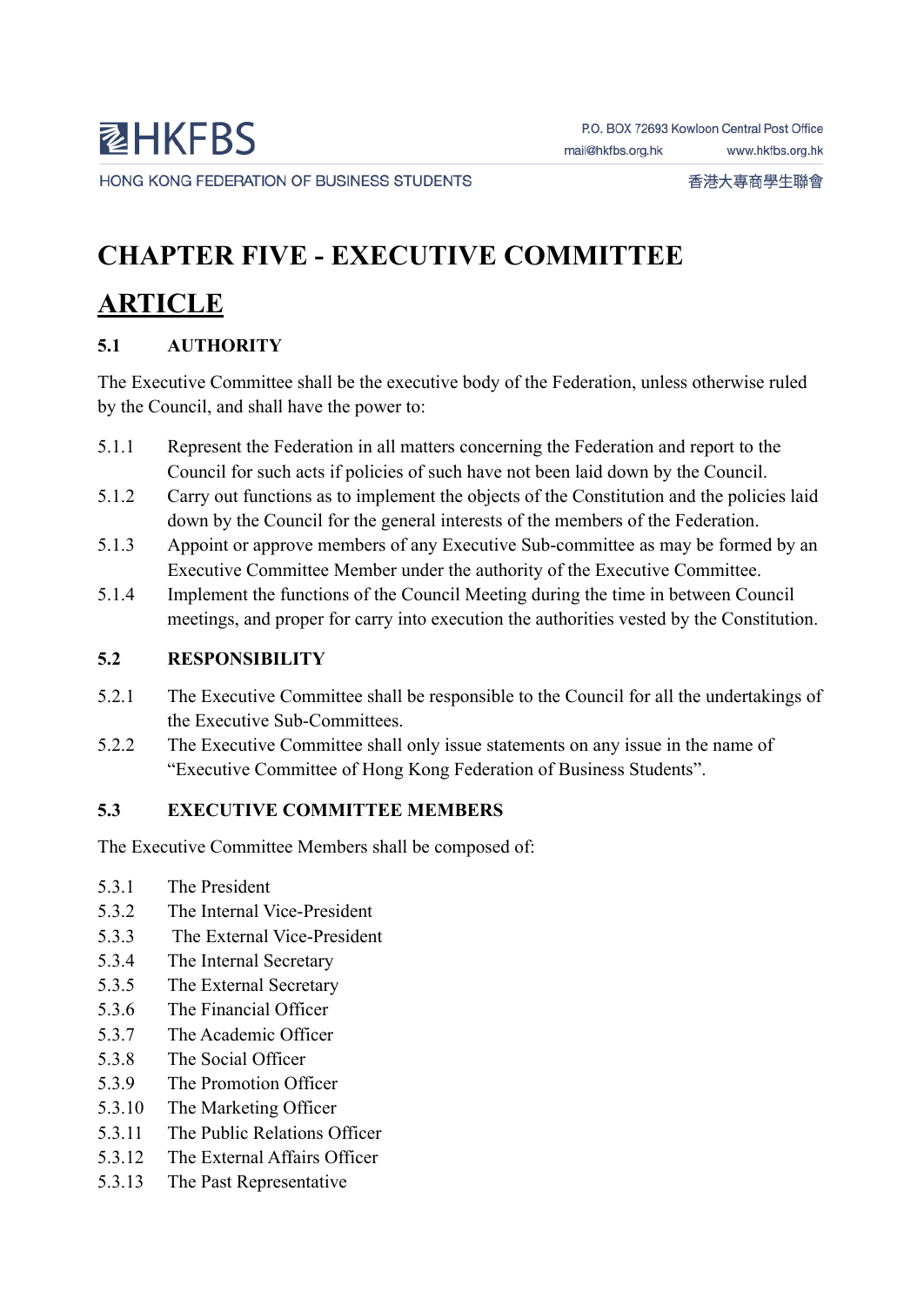HONG KONG FEDERATION OF BUSINESS STUDENTS

香港大專商學生聯會

## **5.4 DUTIES OF THE EXECUTIVE COMMITTEE**

| 5.4.1   | Duties of the President include the following:                                        |
|---------|---------------------------------------------------------------------------------------|
| 5.4.1.1 | To be the chief executive of the Federation.                                          |
| 5.4.1.2 | To give information about the state of the Federation to the Council from time        |
|         | to time.                                                                              |
| 5.4.1.3 | To sign all bills and cheques in conjunction with the Financial Officer.              |
| 5.4.1.4 | To present an annual budget and a year plan to the Council at the first Council       |
|         | Meeting of the session.                                                               |
| 5.4.1.5 | To present an annual report of the Federation to the Annual General Meeting of        |
|         | the following session.                                                                |
| 5.4.2   | Duties of the Internal Vice-President include the following:                          |
| 5.4.2.1 | To assist the President in all his / her duties pertaining to internal affairs and be |
|         | responsible for internal co-ordination of the Federation.                             |
| 5.4.2.2 | To be the ex-officio Chairperson of the Executive Committee in the absence of         |
|         | the President.                                                                        |
| 5.4.3   | Duties of the External Vice-President include the following:                          |
| 5.4.3.1 | To assist the President in all external affairs of the Federation.                    |
| 5.4.3.2 | To be responsible for all external affairs of the Federation.                         |
| 5.4.4   | Duties of the Internal Secretary include the following:                               |
| 5.4.4.1 | To be responsible for all internal correspondence.                                    |
| 5.4.4.2 | To prepare the agenda and minutes of all Executive Committee Meetings.                |
| 5.4.5   | Duties of the External Secretary include the following:                               |
| 5.4.5.1 | To be responsible for all external correspondence.                                    |
| 5.4.6   | Duties of the Financial Officer include the following:                                |
| 5.4.6.1 | To prepare the annual budget for the current Federation session.                      |
| 5.4.6.2 | To pay all bills of the Federation.                                                   |
| 5.4.6.3 | To sign all bills and cheques in conjunction with the President or any of the         |
|         | Vice-Presidents of the Federation.                                                    |
| 5.4.6.4 | To keep all accounting records of the Federation.                                     |
| 5.4.6.5 | To prepare financial statements of the Federation.                                    |
| 5.4.6.6 | To present financial Report of the Federation to the Annual General Meeting of        |
|         | the following session.                                                                |
| 5.4.7   | Duties of the Academic Officer include the following:                                 |
| 5.4.7.1 | To be responsible for all the academic activities of the Federation.                  |
| 5.4.8   | Duties of Social Officer include the following:                                       |
| 5.4.8.1 | To be responsible for all the social activities of the Federation.                    |
| 5.4.9   | Duties of the Promotion Officer include the following:                                |
| 5.4.9.1 | To be responsible for all the Promotion and Design affairs of the Federation.         |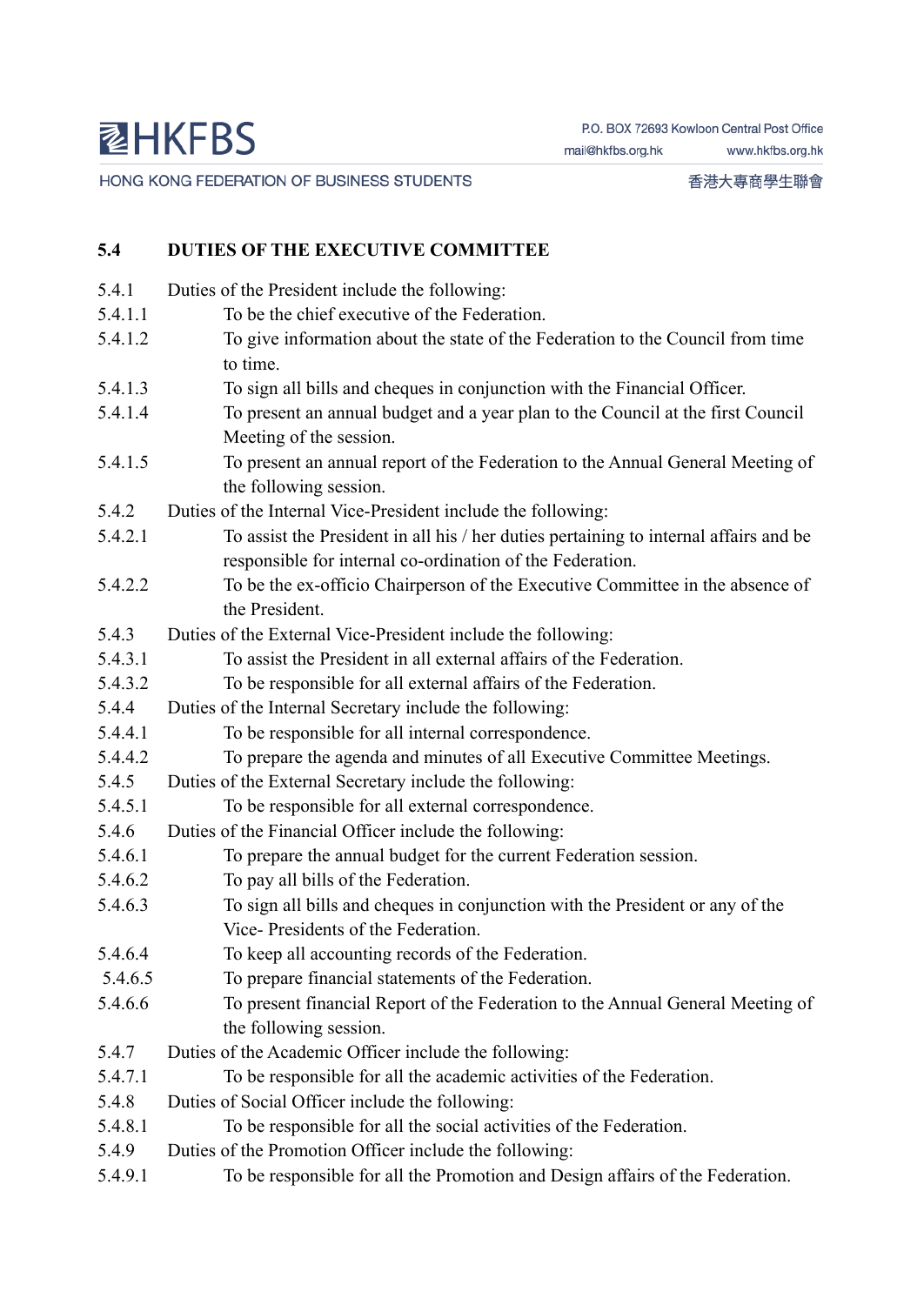- 5.4.10 Duties of the Marketing Officer include the following:
- 5.4.10.1 To be responsible for all the Marketing affairs of the Federation.
- 5.4.11 Duties of the Public Relations Officer include the following:
- 5.4.11.1 To be responsible for all the public relation affairs of the Federation.
- 5.4.11.2 To be responsible for the communication amongst Member Societies and the Federation.
- 5.4.12 Duties of the External Affairs Officer include the following:
- 5.4.12.1 To establish cordial communication and close relationships with foreign universities.
- 5.4.12.2 To raise awareness of corporate social responsibility among members and business sector.
- 5.4.13 Duties of the Past Representative include the following:
- 5.4.13.1 To advise and assist the existing Committee in order to ensure continuity in the affairs of the Committee for the first half year of each current session.

#### **5.5 EXECUTIVE COMMITTEE MEETING**

- 5.5.1 The Executive Committee Meeting shall be convened and presided by the President of the Federation. In his absence, Internal Vice President shall preside the meeting.
- 5.5.2 The secretary of the Executive Committee Meeting shall be the Internal Secretary of the Executive Committee. The External Secretary shall be the ex-officio secretary of the Executive Committee in the absence of the Internal Secretary. In the absence of both secretaries, any member of the Executive Committee may be elected before the meeting to the secretary of the Executive Committee Meeting.
- 5.5.3 Notice of Meeting and the Agenda of Meeting and the Agenda shall be delivered to all Executive Committee Members at least forty-eight hours before the meeting.
- 5.5.4 Two-third of the members of the Executive Committee shall form a quorum.
- 5.5.5 Minutes of the Executive Committee Meeting shall be received within forty-eight hours after the meeting and shall be accepted at the following ordinary Executive Committee Meeting.
- 5.5.6 No proxy shall be allowed at the Executive Committee Meeting.
- 5.5.7 Ordinary Executive Committee Meeting shall be held at least twice every month.
- 5.5.8 Extraordinary Executive Committee Meeting shall be held when the President of the Federation deems necessary or upon a written requisition of one-third of the Executive Committee Members. The requisition shall specify the objects or the agenda of the Extraordinary Executive Committee Meeting no other business shall be transacted thereat. The Extraordinary Committee Meeting shall be held within seven days after the receipt of the requisition.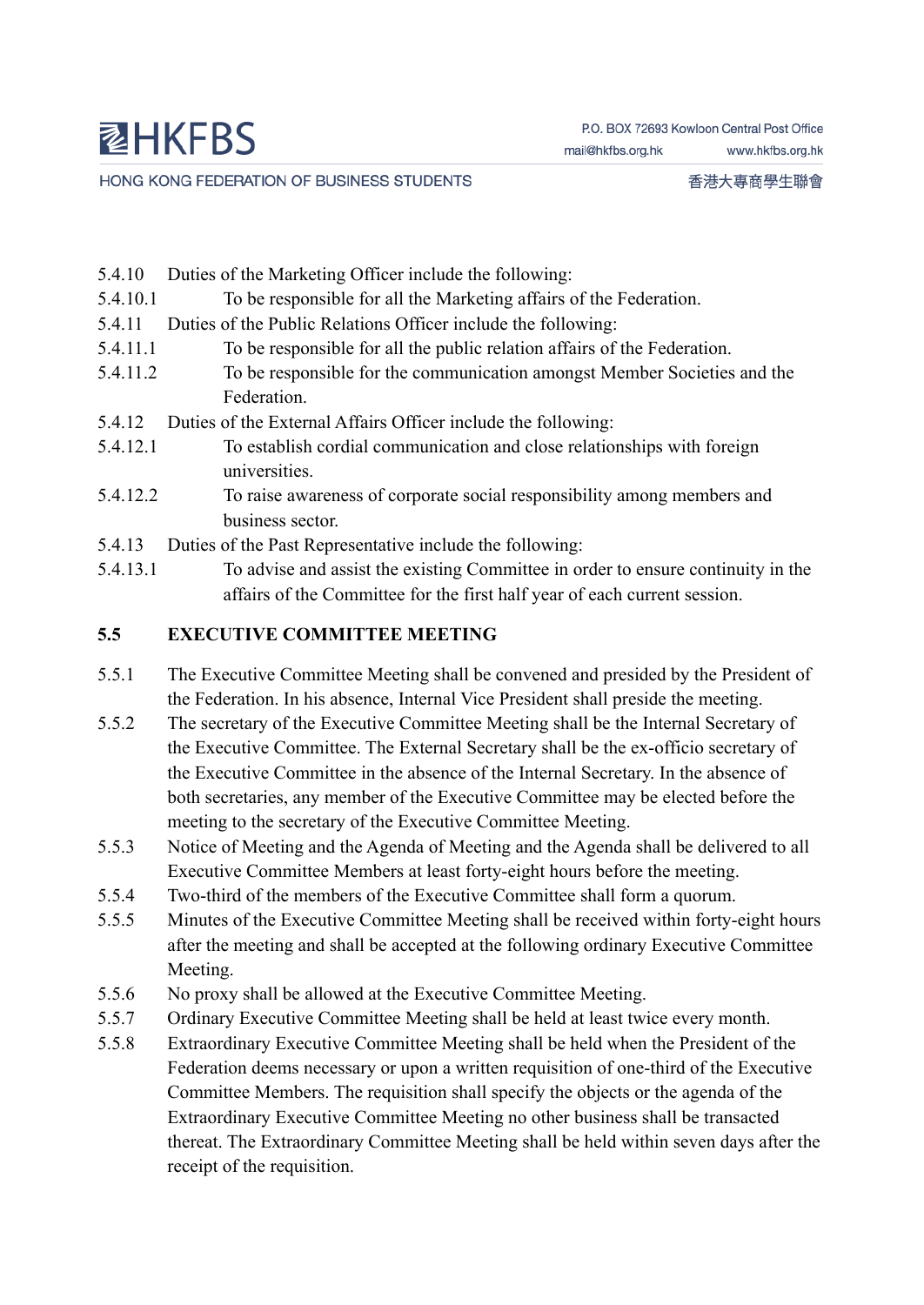HONG KONG FEDERATION OF BUSINESS STUDENTS

#### **5.6 EXECUTIVE SUB-COMMITTEE**

- 5.6.1 The Executive Committee shall have the power to appoint or approve Executive Sub-Committee.
- 5.6.2 Unless otherwise resolved by the Executive Committee, the Executive Sub-Committee shall have sole authority for any undertaking necessary for the execution of the duties delegated to the Executive Sub-Committee by the Executive Committee.
- 5.6.3 The Chairman of the Executive Sub-Committee shall from time to time report to the Executive Committee on the performance of the Executive Sub-Committee.
- 5.6.4 The Executive Sub-Committee shall be responsible to the Executive Committee for the undertakings of the Executive Sub-Committee.
- 5.6.5 The Executive Committee shall, when deemed necessary have the power to dissolve an Executive Sub-Committee by giving written notice of dissolution to the Chairperson of the Council. A notice of dissolution shall be signed by President of the Executive Committee. A notice of dissolution takes effect only by a motion carried by the two-thirds majority votes at a General Meeting.

#### **5.7 SESSION**

The session of the Executive Committee shall coincide with the session of the Federation.

#### **5.8 CAUSAL VACANCY OF EXECUTIVE COMMITTEE MEMBER**

- 5.8.1 In absence of an Executive Committee Member due to removal from office, death, resignation or sickness, the Executive Committee shall have the power to appoint any member of the Federation to act until a new Executive Committee Member is approved by the Extraordinary General Meeting.
- 5.8.2 Nomination to the office shall be made open to the members of the Member Societies that the candidate stands for and shall be specified in the notice and agenda of the Extraordinary General Meeting at which election be made.
- 5.8.3 Nomination to the office shall be proposed by one member only and seconded by five members of the Member Society and shall be submitted in writing to the Extraordinary General Meeting Secretary with a written consent from the candidate at least 3 weeks before the Extraordinary General Meeting at which the election be made.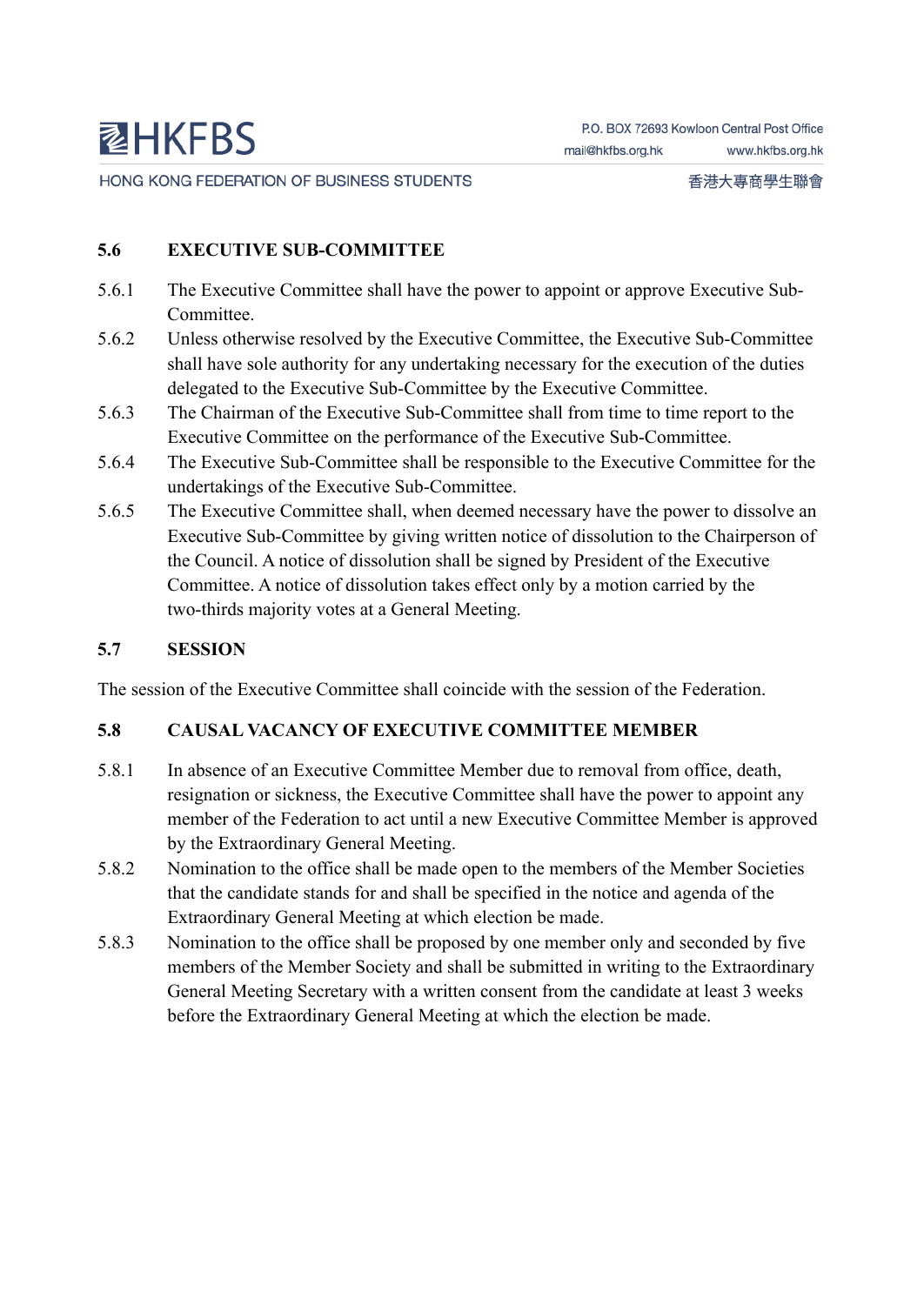### **5.9 RESIGNATION OF EXECUTIVE COMMITTEE MEMBER**

- 5.9.1 The resignation of an Executive Committee Member shall be submitted in writing to the Executive Committee. The Executive Committee Member shall remain the officer until an acting Executive Committee Member to that office has been appointed by the Executive Committee.
- 5.9.2 The resigning Executive Committee Member shall be discharged from the responsibilities for all his undertakings as an Executive Committee Member at the adoption of his resignation by the Council.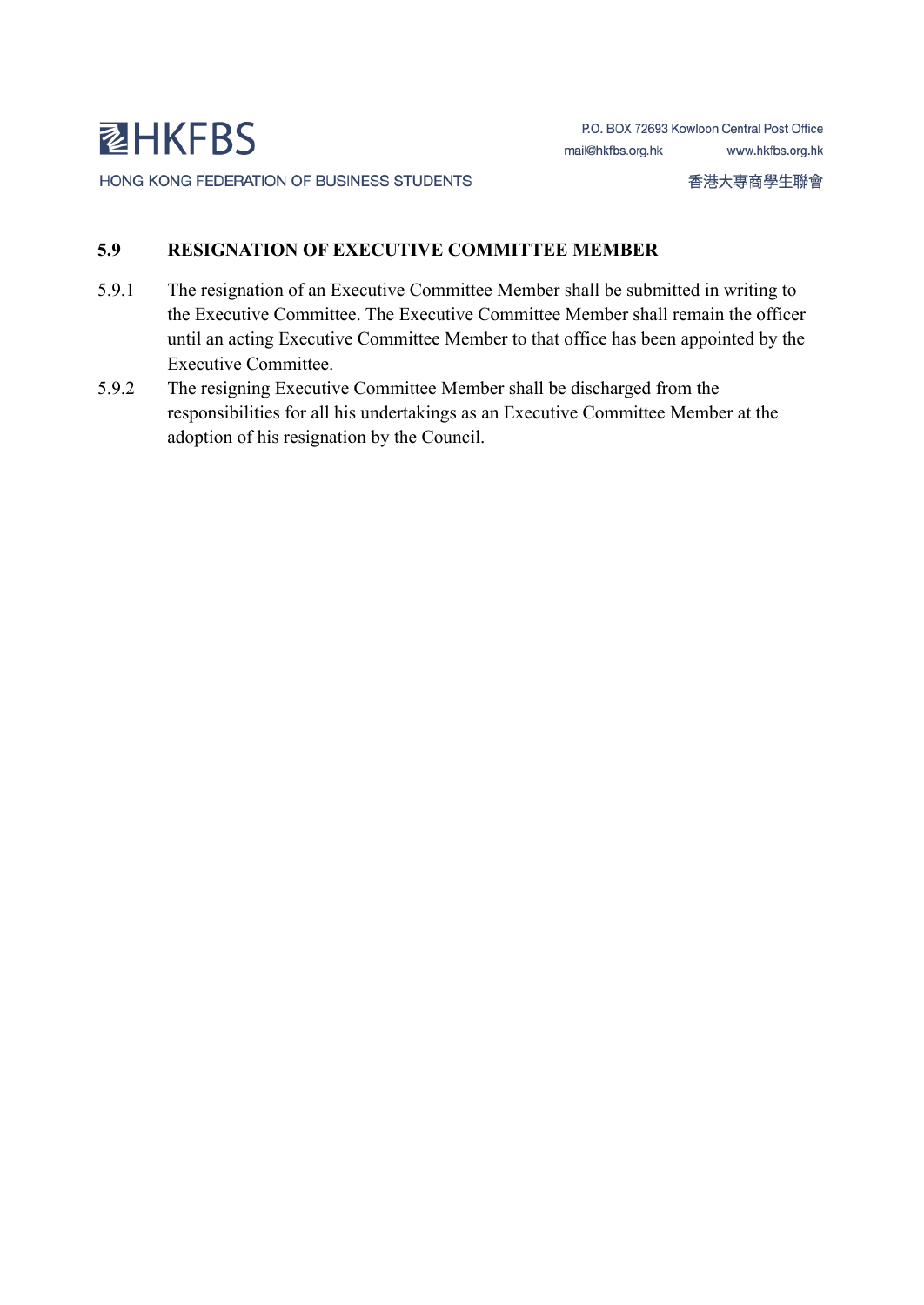# **CHAPTER SIX - ANNUAL MEETING**

# **ARTICLE**

## **6.1 PURPOSE**

The purpose of the Annual Election is to elect democratically the Executive Committee for the next session of the Federation.

### **6.2 THE ANNUAL ELECTION**

The Annual Election shall be held in the Annual General Meeting.

### **6.3 THE ELECTION SYSTEM**

- 6.3.1 The members of the Executive Committee (excluded the Past Representative) shall be elected in the Annual General Meeting. The Past Representative should be invited by the out-going Executive Committee.
- 6.3.2 Notice of nominations shall be made on 1st December.
- 6.3.3 The nomination of a candidate shall be proposed by one member only and seconded by five members of the Member Society.
- 6.3.4 The nomination forms shall be submitted to the Council at least four weeks before the Annual General Meeting.
- 6.3.5 Voting shall be by straight ballots.
- 6.3.6 The counting of ballots shall be held immediately after the voting.
- 6.3.7 The cabinet is successful upon receiving a simple majority of confidence votes in the Annual General Meeting.
- 6.3.8 When there is more than one cabinet in the election, the cabinet receiving the highest number of valid confidence votes is successful.
- 6.3.9 The result of the election shall be announced after the counting of ballots.

## **6.4 ELIGIBILITY OF CANDIDATES**

- 6.4.1 Every candidate shall be a member of the Federation.
- 6.4.2 No candidate shall stand for election for more than one post on the Annual Election.
- 6.4.3 No candidate in the Executive Committee shall be in his final year of study.
- 6.4.4 No more than two-fifth members of the cabinet shall come from one Member Society.
- 6.4.5 Any two of the President, Internal Vice President and External Vice President shall not come from one Member Society.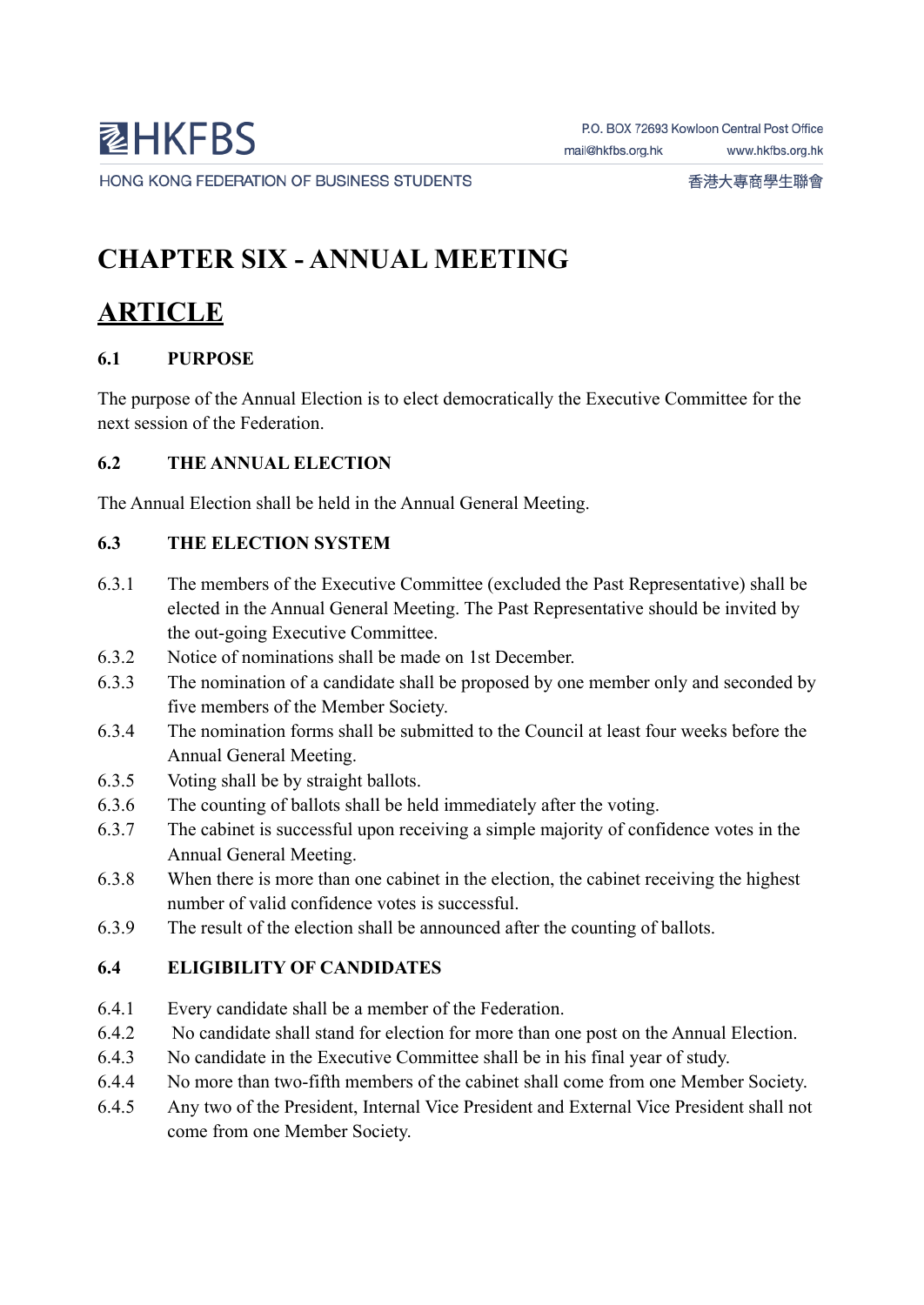

HONG KONG FEDERATION OF BUSINESS STUDENTS

香港大專商學生聯會

### **6.5 BY-ELECTION**

By-election shall be held at an Extraordinary General Meeting in the event of the Executive Committee of the Federation falling vacant.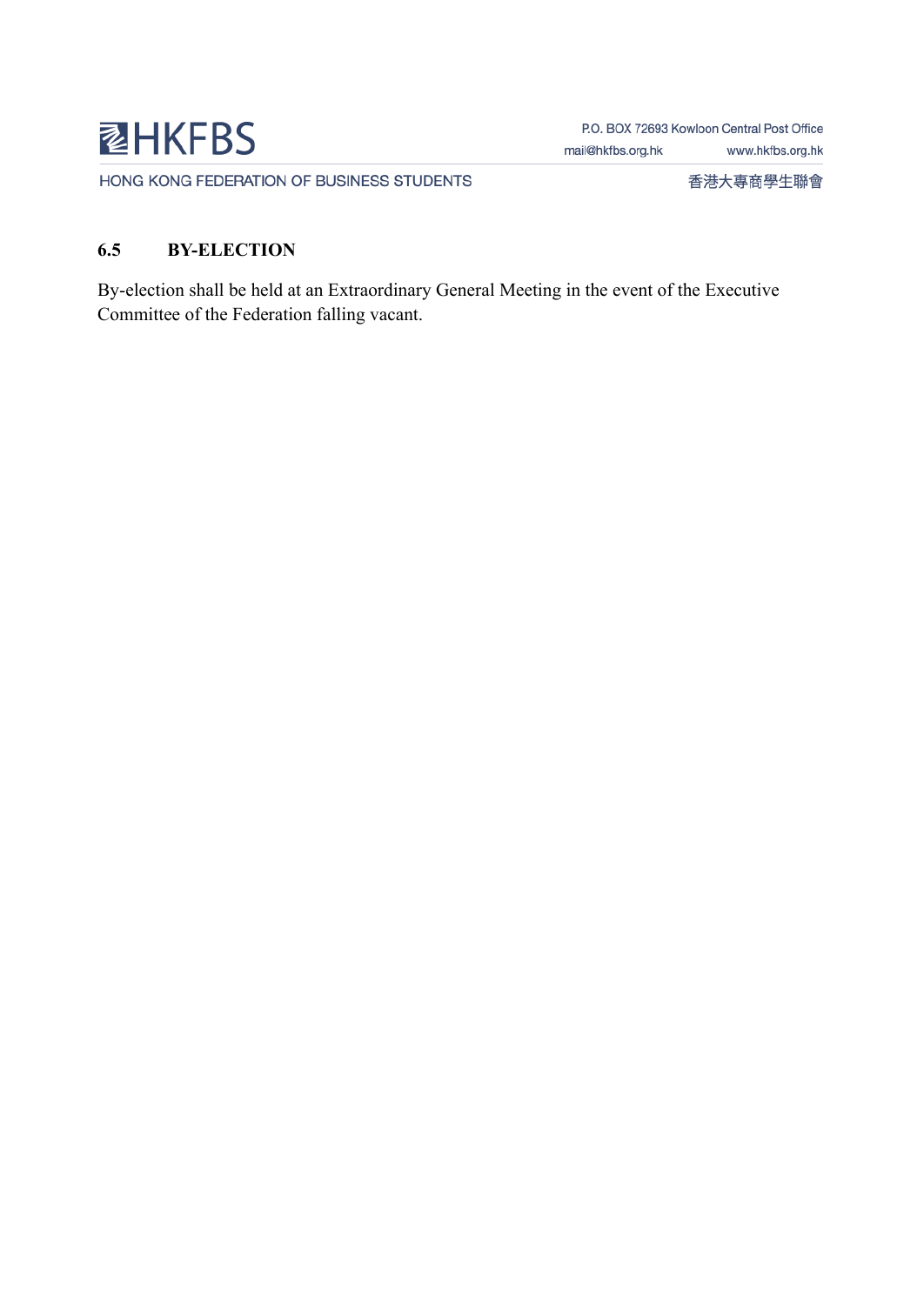# **CHAPTER SEVEN - FINANCE**

# **ARTICLE**

## **7.1 FINANCIAL YEAR**

The Financial Year of the Federation shall coincide with the Federation session.

### **7.2 APPLICATION OF FUNDS**

The funds of the Federation shall be used in organising the Federation's functions. *(Amended in AGM 2022)*

### **7.3 BUDGET**

A proposed budget shall be prepared by the Financial Officer at the beginning of each session and shall be presented by the Executive Committee to the First Council Meeting of the session for adoption.

#### **7.4 FINANCIAL REPORT**

- 7.4.1 At the end of each session the Financial Officer shall prepare the annual Financial Statements which shall be presented to the Annual General Meeting. Such Financial Statement shall be audited by the Honorary Auditor, who is appointed by the Executive Committee of the previous session. *(Amended in AGM 2022)*
- 7.4.2 The audited statements shall be scrutinised by the Annual General Meeting and if expenditures incurred are not covered by the approved estimate of expenditure as stated in the budget, then the members of the Executive Committee shall be jointly responsible for the debts, unless the Annual General Meeting approves otherwise.

## **7.5 BANK ACCOUNT** *(Amended in AGM 2022)*

The financial structure of the Federation consists of the Current Account and the Reserve Account.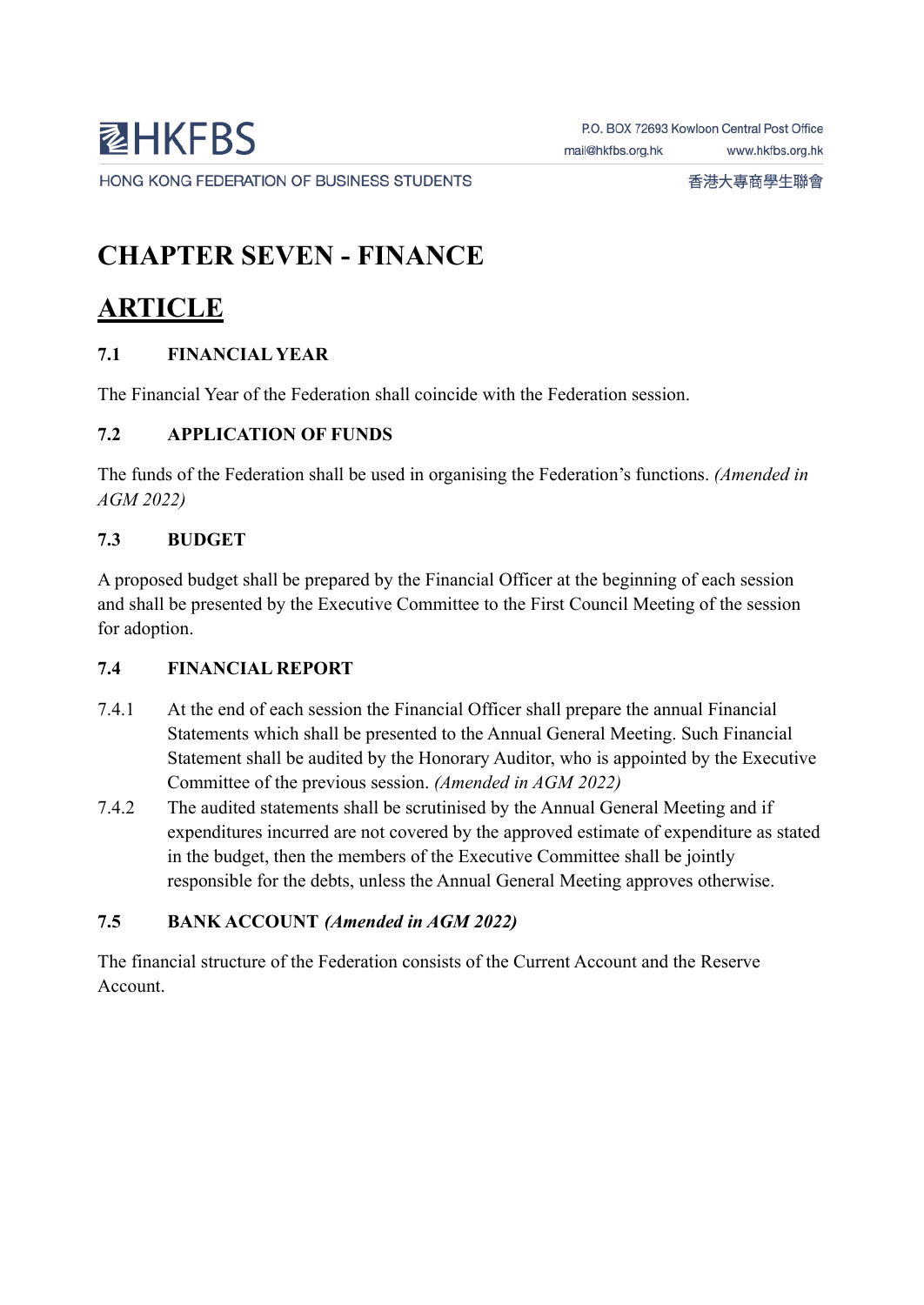#### **7.6 BANK ACCOUNT OWNERSHIP** *(Appended in AGM 2022)*

- 7.6.1 CURRENT ACCOUNT
- 7.6.1.1 The ownership of Current Account shall be under the Financial Officer of the current session, and shall be transferred to the Financial Officer of the following session at the beginning of the consecutive Financial Year.
- 7.6.2 RESERVE ACCOUNT
- 7.6.2.1 The ownership of Reserve Account shall be under the Financial Officer of the previous session, and shall be transferred to the Financial Officer of the current session at the beginning of the consecutive Financial Year, so as to serve the monitoring purpose.

#### **7.7 BANK ACCOUNT OPERATION** *(Appended in AGM 2022)*

#### 7.7.1 CURRENT ACCOUNT

- 7.7.1.1 The President and the Financial Officer of the current session shall be the only authorised persons to perform Current Account operations. Current Account operations shall be abided by the Constitution of the Federation. All transactions in Current Account shall be recorded and stated in the annual Financial Statements by the Financial Officer of the current session.
- 7.7.1.2 All sponsorship shall be deposited into the Current Account. 5% of the total amount of every sponsorship shall then be transferred into the Reserve Account.
- 7.7.1.3 Other revenue shall be deposited fully into the Current Account.
- 7.7.1.4 Withdrawals in Current Account shall solely serve operational purposes of the Federation.
- 7.7.1.5 At the end of each session, all remaining amounts in the Current Account shall be fully transferred into the Reserve Account.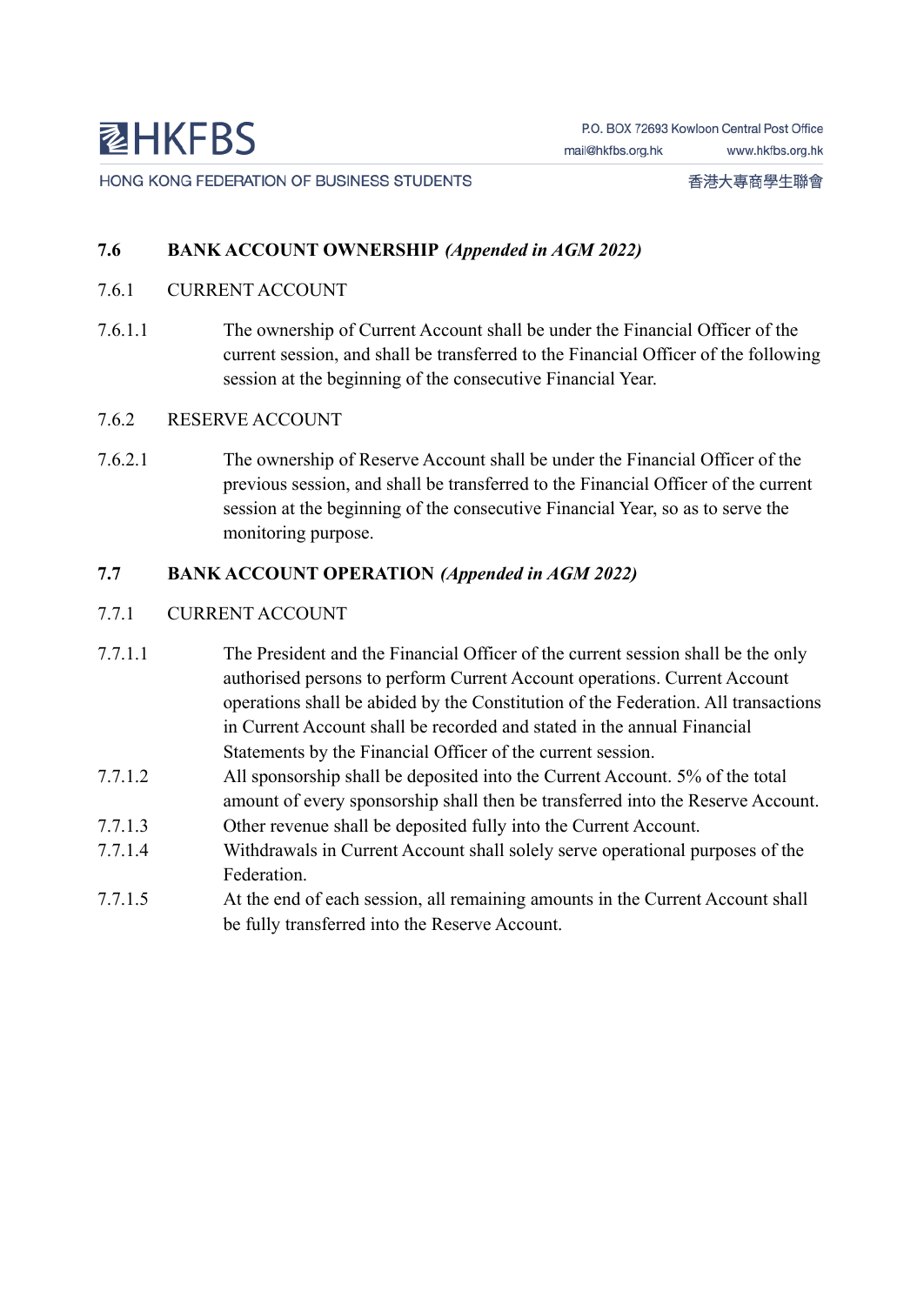HONG KONG FEDERATION OF BUSINESS STUDENTS

香港大專商學生聯會

### 7.7.2 RESERVE ACCOUNT

- 7.7.2.1 The fund in the Reserve Account serves to fulfil regulatory requirements and foster the Federation's long term development. There shall only be deposits but no withdrawals under normal operation. The President and the Financial Officer of the previous session shall be the only authorised persons to perform Reserve Account operations. Reserve Account operations shall be abided by the Constitution of the Federation. All transactions in Current Account shall be recorded and stated in the annual Financial Statements by the Financial Officer of the current session.
- 7.7.2.1 The President and the Financial Officer of the previous session shall have the authority to approve or deny the use of the reserve in the Reserve Account based on whether the need fulfils the purpose of the reserve.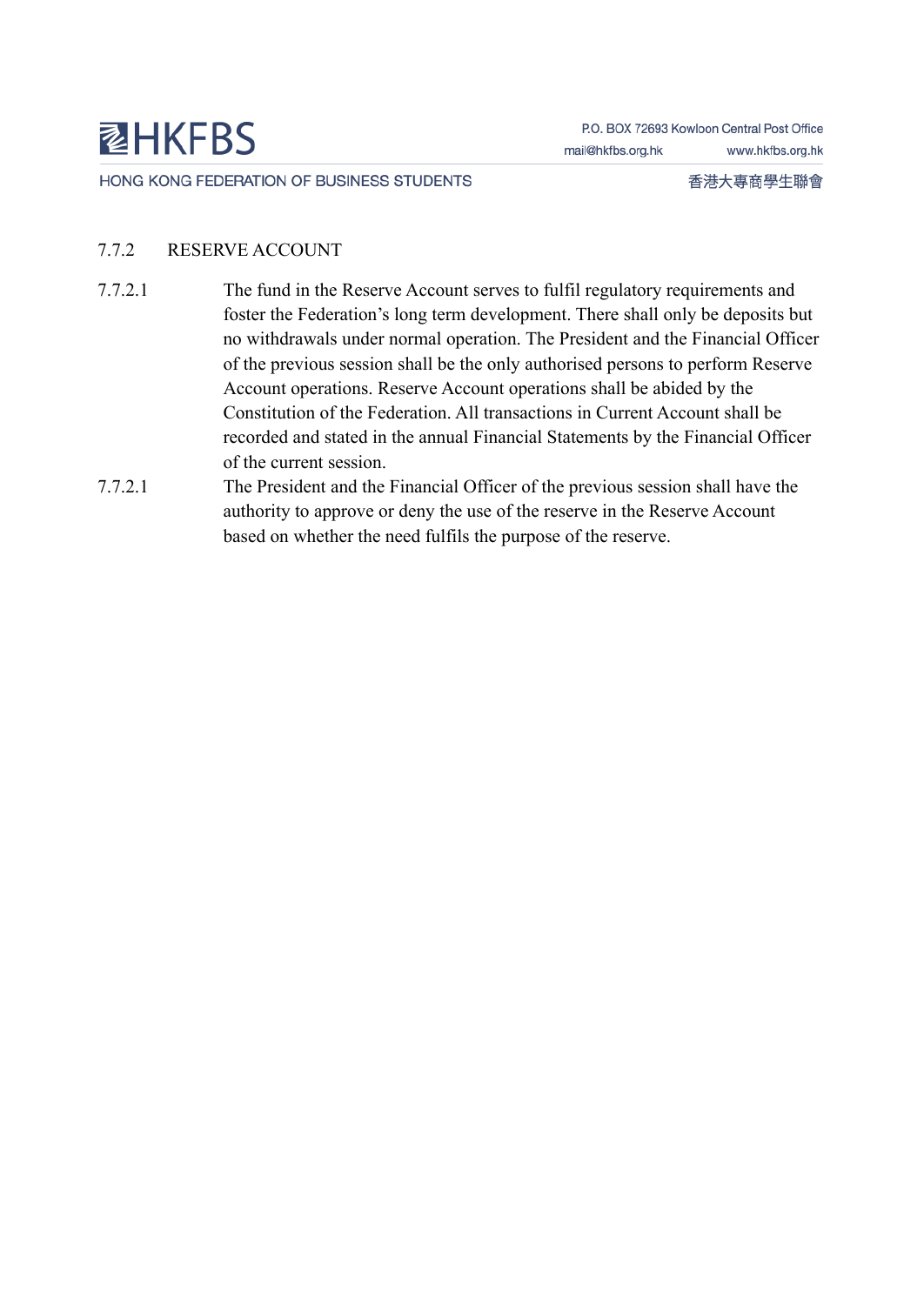# **CHAPTER EIGHT - DISSOLUTION AND SUSPENSION**

# **ARTICLE**

## **8.1 DISSOLUTION**

- 8.1.1 The Federation shall be dissolved if a resolution for dissolution is signed by three-quarters of members with voting right at the Annual General Meeting / Extraordinary General Meeting.
- 8.1.2 Council of the current session should be responsible for all matters of the winding-up of the Federation.
- 8.1.3 The motion of dissolution would only be valid one month after the Meeting Wind-up procedures concerned with the Federation should be done during the month.
- 8.1.4 Before dissolution, the Council has the responsibility to provide detailed information to all members.
- 8.1.5 Upon dissolution, the Council shall announce to all Member Societies.

## **8.2 SUSPENSION**

#### 8.2.1 MEMBERSHIP

- 8.2.1.1 Subject to the provisions in this article, suspension of membership may be moved by the Annual General Meeting / Extraordinary General Meeting against any member who fails to fulfil the obligations as a member with the concurrence of three-quarters of the members present and voting at the Annual General Meeting / Extraordinary General Meeting.
- 8.2.1.2 The member(s) concerned is entitled to speak at Annual General Meeting / Extraordinary General meeting when the suspension of his / her membership is being discussed.

## 8.2.2 EXECUTIVE COMMITTEE

- 8.2.2.1 Subject to the provisions in this article, suspension of Executive Committee may be moved by the Annual General Meeting / Extraordinary General Meeting against any Executive Committee who fails to fulfil the duties as an Executive Committee with the concurrence of three quarters of the members present and voting at the Annual General meeting / Extraordinary General meeting.
- 8.2.2.2 The Executive Committee(s) concerned is entitled to speak at the Annual General meeting / Extraordinary General meeting when the suspension of his / her position is being discussed.